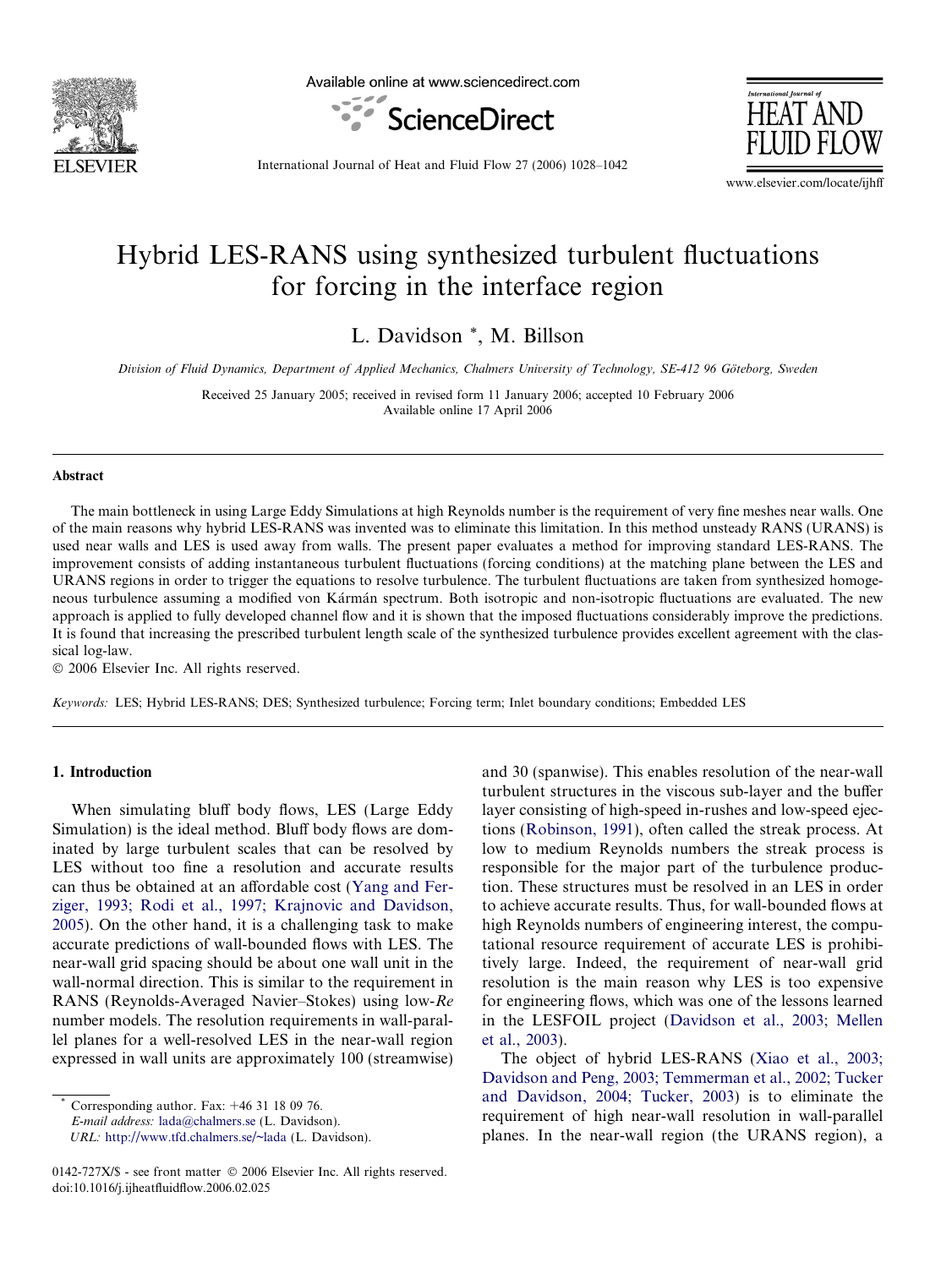<span id="page-1-0"></span>low-Re number RANS turbulence model (usually an eddyviscosity model) is used. In the outer region (the LES region), the usual LES is used, see Fig. 1. The idea is that the effect of the near-wall turbulent structures should be modelled by the RANS turbulence model rather than being resolved. In the LES region, coarser grid spacing in wallparallel planes can be used. The grid resolution in this region is presumably dictated by the requirement of resolving the largest turbulent scales in the flow (which are related to the outer length scales, e.g. the boundary layer thickness) rather than the near-wall turbulent processes. The unsteady momentum equations are solved throughout the computational domain. The turbulent RANS viscosity is used in the URANS region, and the turbulent SGS viscosity is used in the LES region.

Much work on hybrid LES-RANS has recently been carried out ([Xiao et al., 2003; Davidson and Peng,](#page-14-0) [2003; Temmerman et al., 2002; Tucker and Davidson,](#page-14-0) [2004; Tucker, 2003; Hamba, 2003; Temmerman et al.,](#page-14-0) 2005; Dejoan and Schiestel, 2001; Kenjereš and Hanjalić, [2005](#page-14-0)). In [Xiao et al. \(2003\), Davidson and Peng \(2003\),](#page-14-0) [Hamba \(2003\)](#page-14-0) two-equation models were used in the URANS region and a one-equation SGS model was employed in the LES region. One-equation models were used in both regions in [Tucker and Davidson \(2004\),](#page-14-0) [Tucker \(2003\).](#page-14-0) The locations of the matching planes were determined in different ways. In some work [\(Davidson](#page-14-0) [and Peng, 2003; Hamba, 2003\)](#page-14-0) it was chosen along a preselected grid plane. In [Tucker and Davidson \(2004\)](#page-14-0) it was determined by comparing the URANS and the LES turbulent length scales or was computed from turbulence/ physics requirements. [Xiao et al. \(2003\)](#page-14-0) used a two-equation model in the URANS region and blended it into a one-equation model in the LES region. Different partial differential equations for automatically finding the matching plane were investigated in [Tucker \(2003\)](#page-14-0). A one-equation model was used in both regions in [Temmerman et al.](#page-14-0) [\(2005\)](#page-14-0), and the  $c_{\mu}$  coefficient at the interface was computed dynamically to yield a smoother transition between the URANS and LES regions. [Dejoan and Schiestel \(2001\)](#page-14-0) proposed a  $k$ – $\varepsilon$  turbulence model, later also used by [Ken](#page-14-0)jereš and Hanjalić (2005), in which the  $c_{\epsilon 2}$  is made into a



Fig. 1. The LES and URANS region. braic length scale.

function of the ratio of the RANS and LES length scales. On a fine mesh the model switches smoothly to LES and in the limit  $c_{\epsilon 1} = c_{\epsilon 2}$  so that a pure DNS solution is obtained.

Hybrid LES-RANS is similar to DES (detached eddy simulations) [\(Spalart et al., 1997; Spalart, 2000; Strelets,](#page-14-0) [2001](#page-14-0)). The main difference is that the original DES aims at covering the whole attached boundary layer with URANS, whereas in the present work hybrid LES-RANS aims at covering only the inner part of the boundary layer with URANS. In later work DES has been used as a wall model [\(Nikitin et al., 2000; Piomelli et al., 2003\)](#page-14-0), and, in this form, DES is similar to the present hybrid LES-RANS without forcing.

Although good results have been presented using hybrid LES-RANS, it has been found that the treatment of the interface between the URANS region and the LES region is crucial for the success of the method. The resolved turbulence supplied by the URANS region to the LES region has no reasonable turbulent characteristics and is not appropriate for triggering the LES equations to resolve turbulence. This results in too poorly resolved stresses in the interface region and thereby gives a ramp – also referred to as a shift – in the velocity profile approximately at the location of the matching plane [\(Davidson and Peng, 2003; Nikitin et al.,](#page-14-0) 2000; Davidson and Dahlström, 2005b; Hamba, 2003; [Temmerman et al., 2002; Tucker and Davidson, 2004;](#page-14-0) [Piomelli et al., 2003](#page-14-0)). The overly small resolved stresses in the LES region are translated into too small a wall shear stress. Several modifications have been proposed to remove this deficiency. [Temmerman et al. \(2002, 2005\)](#page-14-0) suggested dampening the modelled stresses in the URANS region to reduce the total (i.e. resolved plus modelled) shear stress in the URANS region and thereby reduce the jump in shear stress across the matching plane. Numerical smoothing was used at the interface in [Tucker and Davidson \(2004\).](#page-14-0) [Hamba \(2003\)](#page-14-0) proposed a modification of the discretized streamwise equation at the interface in order to avoid filtering out any resolved fluctuations at the interface. In [Piom](#page-14-0)[elli et al. \(2003\)](#page-14-0) backscatter was introduced in the interface region with the object of generating resolved fluctuations.

In the present paper we propose adding fluctuations to the momentum equations at the interface. The turbulent fluctuations are taken from synthesized homogeneous turbulence assuming a modified von Kármán spectrum. Both isotropic and non-isotropic fluctuations are evaluated. No streamwise momentum is injected in the former case (since there is no correlation between the added fluctuations in the streamwise and wall-normal direction), whereas in the latter case the added fluctuations yield a source term in the streamwise momentum equation. The object is to trigger the equations to resolve turbulence. How large a part of the turbulent spectrum that is resolved depends entirely on the resolution. The momentum equations are solved in the entire domain and the turbulent viscosity is in both regions obtained from a one-equations  $k_{sgs}$  equation and an alge-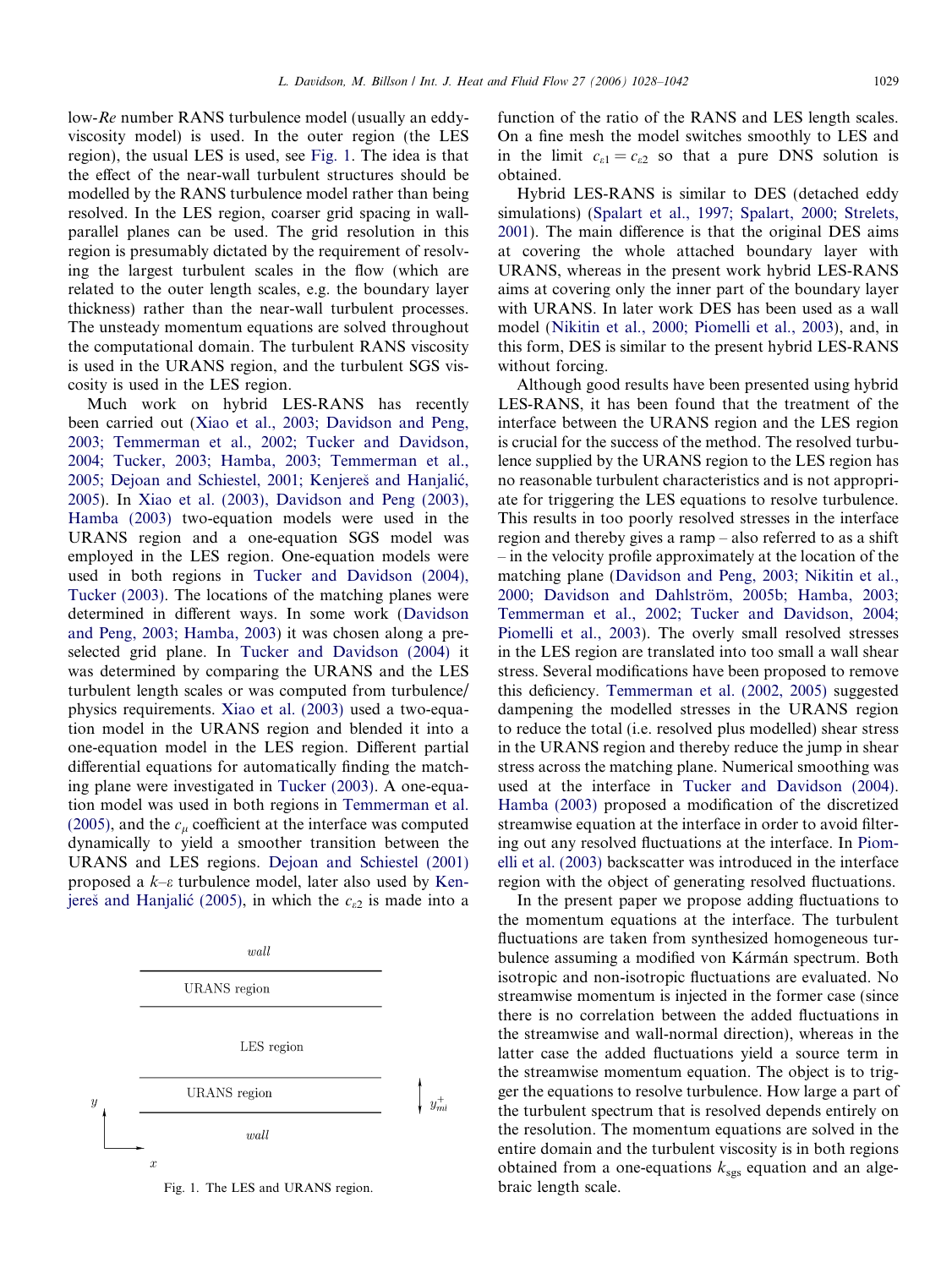<span id="page-2-0"></span>For comparison, fluctuations are also taken from a separate DNS simulation, an approach recently described in Davidson and Dahlström (2005b). An interesting, and rather similar, approach was presented by [Batten et al.](#page-14-0) [\(2004\)](#page-14-0), in which synthetic turbulent fluctuations was used to trigger the resolved turbulence when going from an URANS region to an LES region. In a study by [Larsson](#page-14-0) [et al. \(2005\)](#page-14-0), an approach fairly similar to the present method was presented. Hybrid LES-RANS was used and synthetic fluctuations were employed as forcing in the URANS region.

Adding fluctuations in order to trigger the equations to resolve turbulence is actually very similar to prescribing fluctuating turbulent inlet boundary conditions for DNS or LES (or hybrid LES-RANS). If no triggering inlet boundary conditions are prescribed in DNS or LES, the resolved turbulence near the inlet will be too small and a large streamwise distance is required before the equations trigger themselves into describing turbulent flow. This is also the case in hybrid LES-RANS: if no triggering (forcing) is applied at the interface between the LES region and the URANS region, the resolved turbulence in the LES region near the URANS region will be too small.

The paper is organized as follows. The method for generating synthetic fluctuations is first presented, after which the equations and the numerical method are given. In the section that follows we present the DNS simulation from which the DNS fluctuations are generated. The hybrid LES-RANS method and the approach used to introduce forcing fluctuations are then described. The results are reported and discussed, the issue of overly large total turbulent kinetic energy is addressed, and, finally, conclusions are drawn.

# 2. Synthesized turbulence

# 2.1. Isotropic fluctuations

A turbulent velocity field can be simulated using random Fourier modes. This was proposed by [Kraichnan \(1970\)](#page-14-0) and further developed by [Karweit et al. \(1991\), Lee et al.](#page-14-0) (1992), Bechara et al. (1994), Bailly and Juvé (1999). The velocity field is given by

$$
u'_i(x_j) = 2\sum_{n=1}^N \hat{u}^n \cos\left(\kappa_j^n x_j + \psi^n\right) \sigma_i^n \tag{1}
$$

where  $\hat{u}^n$ ,  $\psi^n$  and  $\sigma_i^n$  are amplitude, phase and direction of Fourier mode *n*. The synthesized turbulence is generated as follows. The notation follows that in [Billson \(2004\), Billson](#page-14-0) [et al. \(2003\)](#page-14-0) and more information is given in these papers.

- (1) For each mode *n*, create random angles  $\varphi^n$ ,  $\alpha^n$  and  $\theta^n$ (see Figs. 2 and 3) and random phase  $\psi^n$ . The probability distributions are given in Table 1.
- (2) Define the highest wave number based on mesh resolution  $\kappa_{\text{max}} = 2\pi/(2\Delta)$ , where  $\Delta$  is the smallest grid spacing at the  $x-z$  interface plane.



Fig. 2. The probability of a randomly selected direction of a wave in wave-space is the same for all  $dA_i$  on the shell of a sphere.



Fig. 3. The wave number vector,  $\kappa_i^n$ , and the velocity unit vector,  $\sigma_i^n$ , are orthogonal (in physical space) for each wave number  $n$ . The unit vector,  $\sigma_i^n$ , is defined such that  $\sigma_i^n \kappa_i^n = 0$  (superscript *n* denotes Fourier mode *n*). Furthermore,  $\sigma_3^n$  is parallel to  $\kappa_i^n$  (i.e.  $\sigma_3^n = \xi_3^n$ ). The direction of  $\sigma_i^n$  in the  $\xi_1^n - \xi_2^n$  plane is randomly chosen through  $\alpha^n$ .

Table 1 Probability distributions of the random variables

| $p(\varphi^n) = 1/(2\pi)$       | $0\leqslant \varphi^n\leqslant 2\pi$ |
|---------------------------------|--------------------------------------|
| $p(\psi^n) = 1/(2\pi)$          | $0 \leqslant \psi^n \leqslant 2\pi$  |
| $p(\theta^n) = 1/2\sin(\theta)$ | $0 \leq \theta^n \leq \pi$           |
| $p(\alpha^n) = 1/(2\pi)$        | $0 \leq \alpha^n \leq 2\pi$          |

- (3) Define the smallest wave number from  $\kappa_1 = \kappa_e/p$ where  $\kappa_e = \alpha 9\pi/(55L_t)$ ,  $\alpha = 1.453$ , see [Fig. 4](#page-3-0). Factor p should be larger than one to make the largest scales larger than those corresponding to  $\kappa_e$ , and in the present work  $p = 2$ .
- (4) Divide the wave number space  $\kappa_{\text{max}} \kappa_1$  into  $N = 150$  modes, equally large, of size  $\Delta \kappa$ .
- (5) Compute the randomized components of  $\kappa_j^n$  according to Fig. 2.
- (6) Continuity requires that the unit vector,  $\sigma_i^n$ , and  $\kappa_j^n$ are orthogonal.  $\sigma_3^n$  is arbitrarily chosen to be parallel to  $\kappa_i^n$  (see Fig. 3), and  $\alpha^n$  and the requirement of orthogonality give the remaining two components.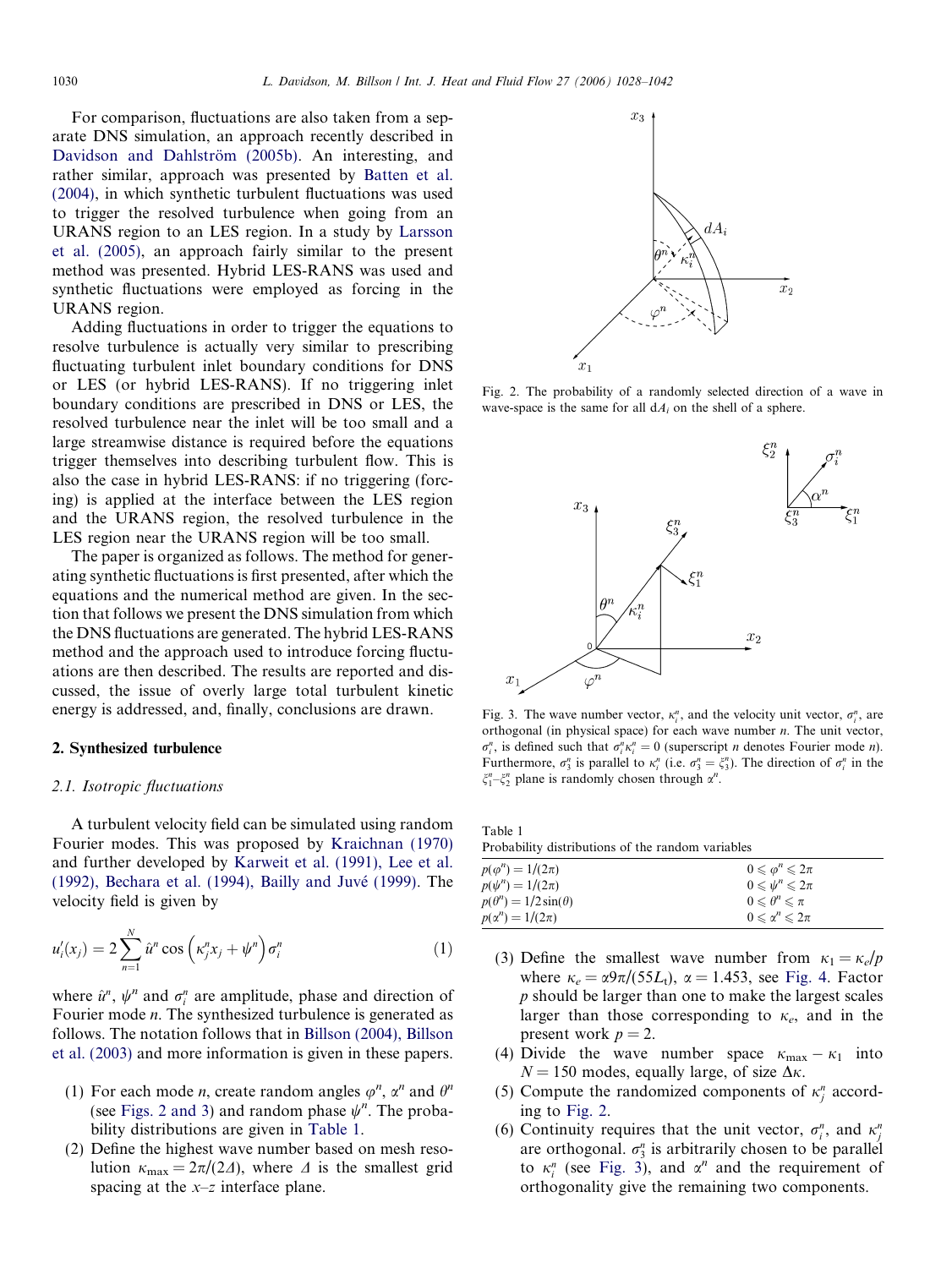<span id="page-3-0"></span>

Fig. 4. Modified von Kármán spectrum.

- $(7)$  A modified von Kármán spectrum is chosen, see Eq. (2) and Fig. 4. The amplitude  $\hat{u}^n$  of each mode in Eq. [\(1\)](#page-2-0) is then obtained from  $\hat{u}^n = (E(|\kappa_j^n|)\Delta \kappa)^{1/2}$ .
- (8) Having  $\hat{u}^n$ ,  $\kappa_j^n$ ,  $\sigma_i^n$  and  $\psi^n$ , allows computation of the expression in Eq. [\(1\).](#page-2-0)

$$
E(\kappa) = \alpha \frac{u_{\text{rms}}^2}{\kappa_e} \frac{(\kappa/\kappa_e)^4}{[1 + (\kappa/\kappa_e)^2]^{17/6}} e^{[-2(\kappa/\kappa_\eta)^2]}
$$
  

$$
\kappa = (\kappa_i \kappa_i)^{1/2}, \quad \kappa_\eta = \varepsilon^{1/4} v^{-3/4}
$$
 (2)

#### 2.2. Non-isotropic fluctuations

An approach for using the method described above for synthesizing non-isotropic turbulent fluctuations has recently been proposed [\(Smirnov et al., 2001; Billson](#page-14-0) [et al., 2004; Billson, 2004](#page-14-0)). The approach can be summarized as follows (Billson et al.):

- (1) The Reynolds stress tensor and a turbulent length scale are supplied (in the present work, they are taken from DNS at the location of the matching plane).
- (2) The principal coordinate directions of the Reynolds stress tensor are computed and the eigenvalues, i.e. the normal Reynolds stresses in the principal coordinate system, are computed.
- (3) The method described in the previous section is used to generate isotropic turbulent fluctuations,  $u_{i,S}^{\star}$ , in the principal coordinate system (denoted by superscript  $\star$ ). The generated isotropic fluctuations are re-scaled so that  $\langle (u_{i,S}^{\star})^2 \rangle = \langle (u_{i,DNS}^{\overline{\star}})^2 \rangle$ . Note that, although  $\langle (u_{i,S}^{\star})^2 \rangle \neq \langle (u_{j,S}^{\star})^2 \rangle$   $(i \neq j)$ , the shear stresses in the principal coordinate system are zero.
- (4) In order to satisfy continuity the length scales of the synthesized non-isotropic fluctuations are re-scaled making the turbulent length scales larger in the principal direction of the largest fluctuations and vice versa.
- (5) The synthesized fluctuations are transformed back to the original coordinate system. In this coordinate system the Reynolds stresses of the synthesized fluctuations are equal to the supplied DNS Reynolds stress tensor (see item 1 above). This means in particular

that the shear stresses are non-zero (provided that the same was the case for the supplied DNS Reynolds stress tensor).

## 3. Equations and numerical method

## 3.1. Momentum and continuity equations

The incompressible Navier–Stokes equations with an added turbulent/SGS viscosity read

$$
\frac{\partial \bar{u}_i}{\partial t} + \frac{\partial}{\partial x_j} (\bar{u}_i \bar{u}_j) = \delta_{1i} - \frac{1}{\rho} \frac{\partial \bar{p}}{\partial x_i} + \frac{\partial}{\partial x_j} \left[ (v + v_T) \frac{\partial \bar{u}_i}{\partial x_j} \right] \tag{3}
$$

$$
\frac{\partial \bar{u}_i}{\partial x_i} = 0 \tag{4}
$$

where  $v_T = v_t$  ( $v_t$  denotes the turbulent RANS viscosity) for  $y \le y_{ml}$  (see [Fig. 1\)](#page-1-0) and, for  $y > y_{ml}$ ,  $v_T = v_{sgs}$ . The turbulent viscosity,  $v_T$ , is computed from an algebraic turbulent length scale (see Table 2) and  $k<sub>T</sub>$ ; the latter is obtained by solving its transport equation, see Eq. [\(8\).](#page-4-0) The first term on the right-hand side is the constant driving pressure gradient. The Reynolds number is defined as  $Re<sub>\tau</sub> = u<sub>\tau</sub> \delta/v$ , where  $\delta$  denotes channel half width and  $u_{\tau}$  denotes friction velocity related to the driving pressure gradient. The  $\frac{\partial \bar{p}}{\partial x_i}$ corresponds to the fluctuating pressure gradient term whose mean is zero. All quantities in Eqs. (3) and (4) have been scaled with  $u_{\tau}$  and  $\delta$ , and  $\rho = u_{\tau} = \delta = 1$  and  $v = 1/$  $Re<sub>\tau</sub>$ .

No-slip conditions are used at the walls and periodic boundary conditions are used in the streamwise direction  $(x)$  and the spanwise direction  $(z)$ . Neumann boundary conditions are used for pressure at the walls.

# 3.2. Numerical method

The numerical solver is based on the fractional step method [\(Chorin, 1968](#page-14-0)). Second-order central differencing in space is used for all terms. An implicit, two-step timeadvancement method is employed for the pressure–velocity coupling. The discrete form of Eq. (3) can be written as

$$
\bar{u}_i^{n+1/2} = \bar{u}_i^n + \Delta t H \left( \bar{u}_i^n, \bar{u}_i^{n+1/2} \right) - \frac{1}{\rho} \alpha \Delta t \frac{\partial \bar{p}^{n+1/2}}{\partial x_i} \n- \frac{1}{\rho} (1 - \alpha) \Delta t \frac{\partial \bar{p}^n}{\partial x_i}
$$
\n(5)

Table 2

Turbulent viscosities and turbulent length scales in the URANS and LES regions

|       | URANS region                                                                    | LES region                              |
|-------|---------------------------------------------------------------------------------|-----------------------------------------|
| ł.    | 2.5n[1 – exp(-0.2 $k^{1/2}n/v$ )]<br>2.5 $k^{1/2}n[1 - \exp(-0.014k^{1/2}n/v)]$ | $\ell = \Delta = (\delta V)^{1/3}$      |
| $v_T$ |                                                                                 | $0.07k_{sgs}^{1/2}$<br>$\ell$<br>$1.07$ |
|       | 0.1                                                                             |                                         |

n denotes the distance to the nearest wall.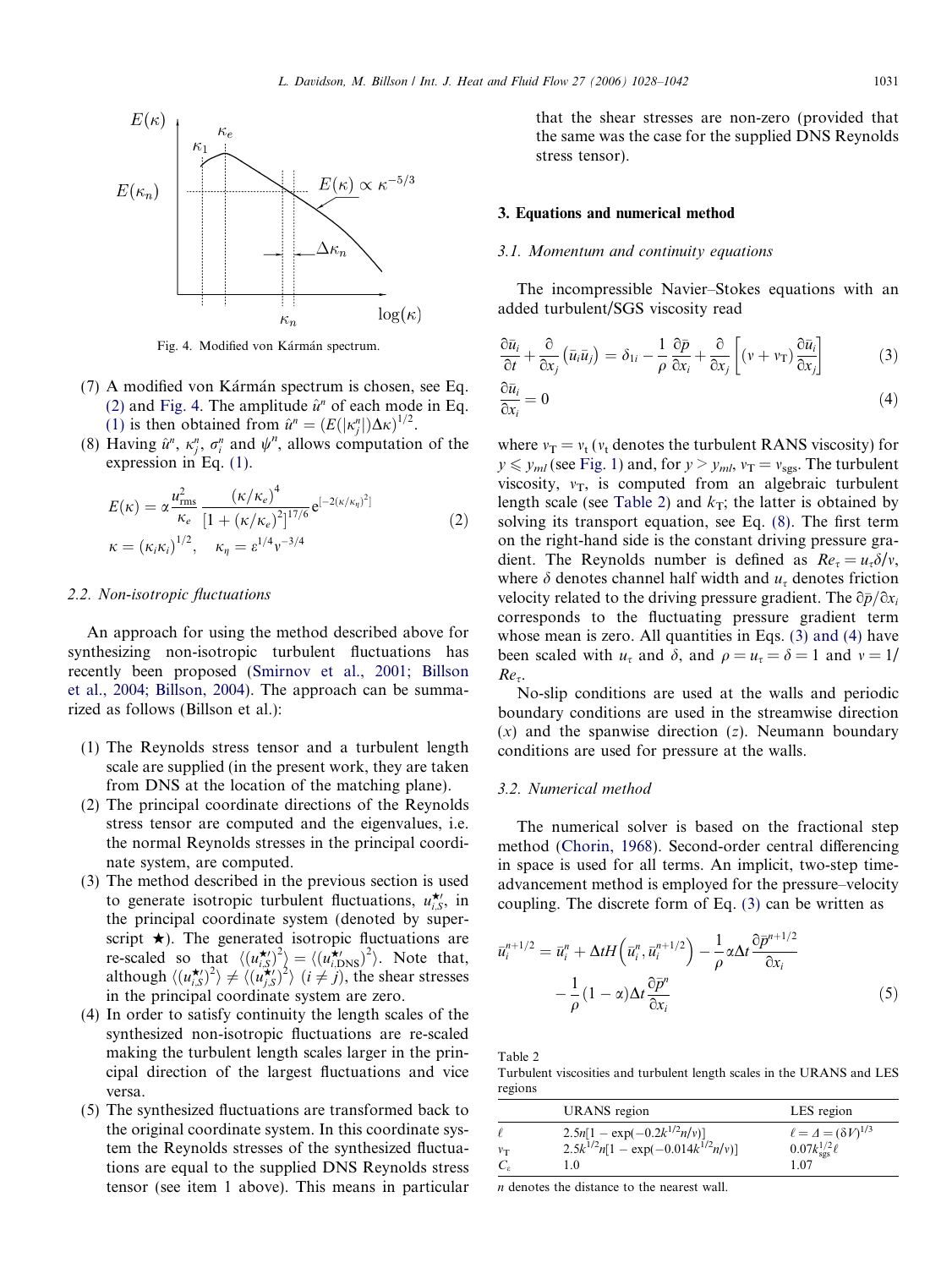<span id="page-4-0"></span>where  $H(\bar{u}_i^n, \bar{u}_i^{n+1/2})$  includes the driving pressure gradient, the convection term, and the viscous and the turbulent stresses, and  $\alpha = 0.5$  (the Crank–Nicholson scheme). Eq. [\(5\)](#page-3-0) gives  $\bar{u}_i^{n+1/2}$ , which does not satisfy continuity. An intermediate velocity field is computed by subtracting the implicit part of the pressure gradient, i.e.

$$
\bar{u}_i^* = \bar{u}_i^{n+1/2} + \frac{1}{\rho} \alpha \Delta t \frac{\partial \bar{p}^{n+1/2}}{\partial x_i}
$$
 (6)

Now  $\bar{u}_i^{n+1/2}$  and  $\bar{p}_i^{n+1/2}$  in Eq. (6) are replaced by the velocity and pressure field at level  $(n + 1)$ , i.e.  $\bar{u}_i^{n+1}$  and  $\bar{p}_i^{n+1}$ . Taking the divergence of Eq. (6) and setting the requirement that the face velocities,  $\bar{u}_{i,f}^{n+1}$  (which are obtained by linear interpolation), satisfy the continuity equation, the following Poisson equation for pressure is obtained

$$
\frac{\partial^2 \bar{p}^{n+1}}{\partial x_i \partial x_i} = \frac{\rho}{\Delta t \alpha} \frac{\partial \bar{u}_{i,f}^*}{\partial x_i}
$$
(7)

The Poisson equation is solved with an efficient multigrid method [\(Emvin, 1997\)](#page-14-0). The sequence of solving Eqs. [\(5\)–](#page-3-0) [\(7\)](#page-3-0) is repeated each time step until the momentum and continuity equations are satisfied. For greater detail, see [Davidson and Peng \(2003\)](#page-14-0).

## 4. Direct numerical simulations

In the present paper the fluctuations for the forcing described above are obtained from synthesized turbulence. For comparison the fluctuations are also taken from a DNS as in Davidson and Dahlström (2005b). To generate the fluctuations a DNS was made of channel flow at  $Re<sub>z</sub> = 500$ . The finite volume method presented above was used. The extent of the computational domain was  $2\pi \times 2 \times 0.5\pi$  (x, y, z). Two DNS simulations were carried out, one with  $64 \times 64 \times 64$  cells and one with  $96 \times 96 \times 96$ cells. The first near-wall computational node was located at  $y^+=0.3$  for both meshes and the geometric stretching in the y-direction was  $17\%$  for the  $64^3$  mesh and  $8\%$  for the  $96<sup>3</sup>$  mesh.

The streamwise velocity profile and the resolved RMS fluctuations are compared in Fig. 5 with the DNS in [Moser](#page-14-0) [et al. \(1999\)](#page-14-0) at  $Re<sub>\tau</sub> = 595$ . As can be seen, the agreement is good.

Using inner scaling ( $u<sub>\tau</sub>$  and v) the turbulence structure in the inner logarithmic region is only weakly dependent on Reynolds number. It is thus believed that these data can be used for forcing at the interface for a wide range of boundary layers and that they possess realistic structural information. One aspect of this is shown in [Fig. 6a](#page-5-0), which shows scatter plots for quadrant analysis of the  $u'$  and  $v'$ fluctuations at  $y^+=60$ . As expected, quadrant 2 (negative  $u'$  and positive  $v'$ ) and quadrant 4 (positive  $u'$  and negative  $v'$ ) dominate. This is also the case for the synthesized nonisotropic fluctuations, see [Fig. 6](#page-5-0)b. The events corresponding to these two quadrants contribute to a negative  $\langle u'v' \rangle$ correlation.

## 5. Hybrid LES-RANS

# 5.1. The equation for turbulent kinetic energy

A one-equation model is employed in both the URANS region and the LES region, which reads

$$
\frac{\partial k_{\rm T}}{\partial t} + \frac{\partial}{\partial x_j} (\bar{u}_j k_{\rm T}) = \frac{\partial}{\partial x_j} \left[ (v + v_{\rm T}) \frac{\partial k_{\rm T}}{\partial x_j} \right] + P_{k_{\rm T}} - C_{\varepsilon} \frac{k_{\rm T}^{3/2}}{\ell} \tag{8}
$$
  

$$
P_{k_{\rm T}} = -\tau_{ij} \bar{s}_{ij}, \quad \tau_{ij} = -2v_{\rm T} \bar{s}_{ij}
$$

In the inner region ( $y \le y_{ml}$ )  $k_T$  corresponds to the RANS turbulent kinetic energy, k; in the outer region  $(y > y<sub>ml</sub>)$  it corresponds to the subgrid-scale kinetic turbulent energy  $(k_{sss})$ . No special treatment is used in the equations at the matching plane except that the form of the turbulent viscosity and the turbulent length scale are different in the two regions, see [Table 2](#page-3-0). At the walls,  $k_T = 0$ .



Fig. 5. Streamwise  $\langle \bar{u} \rangle$  profiles and resolved RMS fluctuations. Thick lines: present 96<sup>3</sup> DNS; thin lines: present 64<sup>3</sup> DNS; markers: DNS [Moser et al.](#page-14-0) [\(1999\).](#page-14-0) (a) Velocity profile and (b) RMS fluctuations.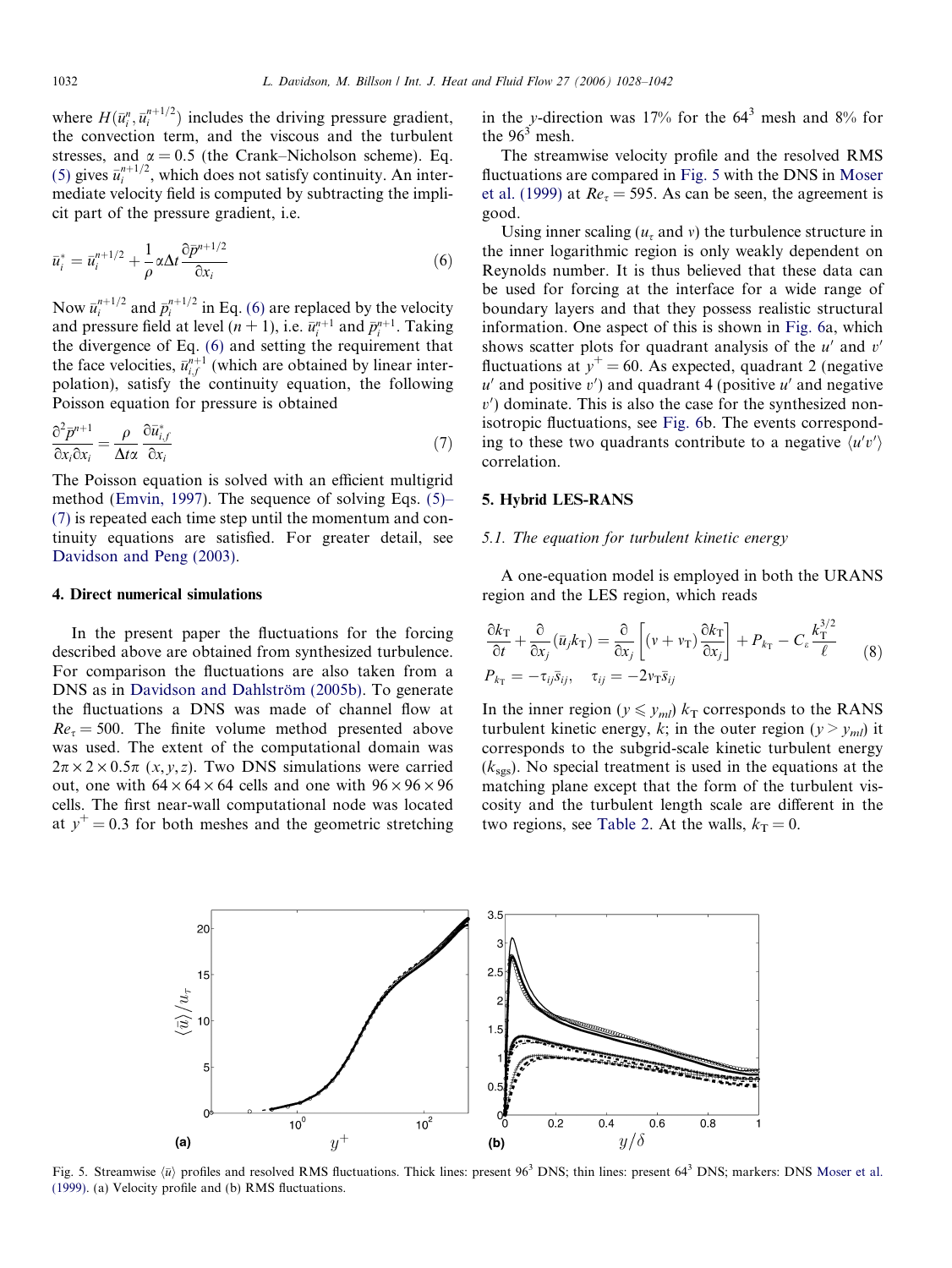<span id="page-5-0"></span>

Fig. 6. Scatter plot of u' and v' fluctuations at  $y^+= 60$ . (a) Present 96<sup>3</sup> DNS. (b) Synthesized non-isotropic turbulence.

#### 5.2. Forcing conditions

This section describes how forcing conditions are implemented and how the synthesized fluctuations and DNS fluctuations are mapped to the CFD domain.

Using standard LES-RANS for a fully developed channel flow, the ratio of the centerline velocity to the friction velocity,  $U_c/u_\tau$ , is too large, which indicates that the turbulent diffusion is too small. To increase the turbulent resolved diffusion, forcing fluctuations are added to trigger the equations to resolve large-scale turbulence. If the mesh is very coarse, as is usually the case in hybrid LES-RANS, the turbulence that the momentum equations describe will not correspond to real turbulence, but this will at least increase the resolved turbulent diffusion in the wall-normal direction, which is the chief objective. Ratio  $U_c/u_\tau$  will thus be decreased by the increased turbulence diffusion generated by the forcing term. If the mean of this forcing term is non-zero, it should, in order to increase the wall shear stress, be positive. Since the forcing term will be added in a finite volume context, we integrate the term in the streamwise momentum equation over the control volume and obtain

$$
-\int_{V} \frac{\partial u'_{f} v'_{f}}{\partial y} dV = F_{j+1/2} A_{n} - F_{j-1/2} A_{n} = -(u'_{f} v'_{f})_{j+1/2} - 0
$$

$$
= -u'_{f} v'_{f} A_{n} = -\frac{u'_{f} v'_{f} \Delta V}{\Delta y}
$$
(9)

 $F_{j+1/2} = -u_f'v_f'$  and  $F_{j-1/2} = 0$  denote the forcing fluxes at face  $j + 1/2$  and  $j - 1/2$ , respectively.  $\Delta V$ ,  $A_n$  and  $\Delta y$  denote the volume, the face area and the length of the wall-normal cell side of the control volume, respectively, see Fig. 7.  $u'_f$ and  $v'_f$  (index f is either DNS or S) denote the forcing fluctuating velocity components in the  $x$  and  $y$  directions, respectively. When the forcing fluctuations are taken from a DNS or from synthesized non-isotropic fluctuations, the correlation between  $u'_f$  and  $v'_f$  will be negative and hence the right-hand side of Eq. (9) will be positive, as required. More important, the added fluctuations also give rise to an



Fig. 7. Added fluctuations,  $u'_f, v'_f, w'_f$ , in a control volume  $(j = j_{ml} + 1)$  in the LES region adjacent to the interface. The fluctuations are either synthesized (subscript  $f = S$ ) or taken from channel DNS (subscript  $f = DNS$ ).

additional production term in the equation for resolved, turbulent kinetic energy, see Eq. [\(20\)](#page-10-0) and Table 3.

The right-hand side of Eq. (9) can be regarded as a flux term by which  $u'_f$  fluctuations are advected by  $v'_f$ . Hence the sources for the three momentum equations are taken as

$$
S_U = -\gamma \rho u'_f v'_f A_n, \quad S_V = -\gamma \rho v'_f v'_f A_n,
$$
  
\n
$$
S_W = -\gamma \rho w'_f v'_f A_n
$$
\n(10)

| Table 3                    |  |  |
|----------------------------|--|--|
| Presentation of test cases |  |  |

| Forcing                             | $M_{\rm DNS}$ | $M_{S}$ | $u_{*,w}$ | $P_{k,f}$ |
|-------------------------------------|---------------|---------|-----------|-----------|
| None                                |               |         |           |           |
| <b>DNS</b>                          | 0.5           |         | 1.15      | 160       |
| <b>DNS</b>                          | 0.25          |         | 1.15      | 170       |
| Isotropic                           | -             |         |           | 150       |
| Isotropic                           |               | 0.25    |           | 190       |
| Non-isotropic                       |               |         | 1.18      | 160       |
| Non-isotropic                       | -             | 0.25    | 1.18      | 230       |
| White noise ( $\gamma \equiv 1.4$ ) | 0.25          |         |           | 420       |

Type of forcing used; values of  $M<sub>S</sub>$  and  $M<sub>DNS</sub>$  used for mapping (see Eqs. [\(14\) and \(15\)](#page-6-0)); the predicted friction velocity ( $\tau_w = u_{*,w}^2$ ); the additional production,  $P_{k,f}$  (see Eq. [\(20\)\)](#page-10-0), due to the added fluctuations.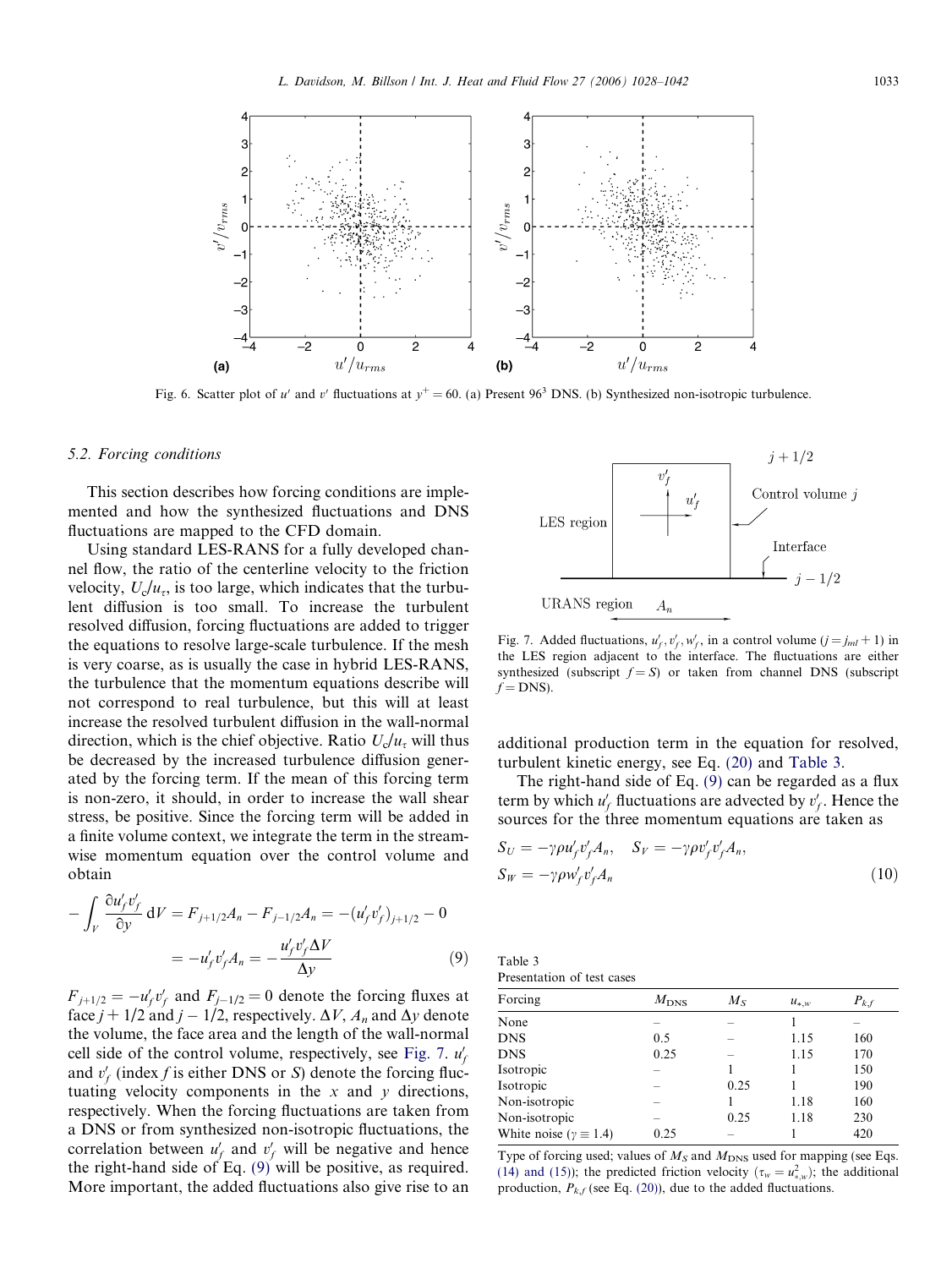<span id="page-6-0"></span>where

$$
\gamma = c_{\gamma} k_{\rm T}(x, y_{ml}, z) / k_{f}, \quad k_{f} = \frac{1}{2} \left( u_{f, \text{rms}}^{2} + v_{f, \text{rms}}^{2} + w_{f, \text{rms}}^{2} \right)
$$
\n(11)

For DNS fluctuations the  $c<sub>y</sub>$  coefficient was in [Davidson](#page-14-0) and Dahlström (2005b) optimized to  $c<sub>v</sub> = 0.4$  and this value was used in all simulations in the present work. It should be noted that using a value of  $c<sub>v</sub> = 1$  in connection with isotropic synthetic fluctuations has a negligible influence on the results compared to  $c<sub>y</sub> = 0.4$ . A change in  $c<sub>y</sub>$  changes the amplitude of the forcing fluctuations, but for isotropic fluctuations it does not affect the injected momentum parallel to the wall (it is zero).

In fully developed channel flow with streamwise periodic boundary conditions, as in the present work, global momentum balance requires that the driving pressure gradient is equal to the sum of the two wall shear stresses. When a forcing term is added to the streamwise momentum equation, the global momentum balance is modified and reads (Eq. [\(3\)](#page-3-0) integrated from  $(0, 0, 0)$  to  $(x_{\text{max}}, 2\delta, z_{\text{max}})$ and in time)

$$
2\delta x_{\max} z_{\max} - 2\gamma \langle u'_f v'_f \rangle x_{\max} z_{\max} = 2\tau_w x_{\max} z_{\max}
$$
  
\n
$$
\Rightarrow \tau_w = 1 - \langle \gamma u'_f v'_f \rangle
$$
\n(12)

For DNS and non-isotropic fluctuations,  $-\langle u'_f v'_f \rangle > 0$  and hence  $\tau_w = \rho u_{*,w}^2 > 1$  (see [Table 3](#page-5-0)). For isotropic fluctuations,  $-\langle u'_f v'_f \rangle = 0$  and hence the source  $S_U = 0$ .

# 5.3. Mapping of forcing fluctuations to the CFD domain

Synthesized turbulence is generated as a single realization in a large two-dimensional  $\xi-\zeta$  plane that extends  $z_{\text{max}}$ (32 cells of size  $\Delta z$ ) in the z-direction and 5000 $\Delta x$  (50000 cells of size  $0.1\Delta x$  in the x-direction. To map the synthesized turbulence at each time step to the computational domain, it is assumed that the  $\xi-\zeta$  plane is convected at a constant speed,  $V_s$ , in the x-direction, see Fig. 8.  $V_s$  is taken as the time-averaged velocity at the location of the matching plane, i.e.  $V_s = \langle \bar{u} \rangle_{y_{ml}}$ . In this way the  $u'_s$  fluctuation, for example, is mapped from the  $\xi-\zeta$  plane to the x–z CFD plane as

$$
u'_{S}(x, y_{ml}, z, t) = u'_{S}(\xi, z), \quad \xi = V_{S}t + x_{\text{max}} - x \tag{13}
$$



Fig. 8. Mapping of synthesized fluctuations from the  $\xi-\zeta$  plane (dashed line) to the computational x–z plane at  $y = y_{ml}$ , see Eq. (14).  $\Delta x = 10\Delta \xi$ . The  $\zeta - \zeta$  plane is moving to the right at speed  $V_s = \langle \bar{u}_{j_{ml}+1} \rangle$ .

The mapping is similar to Taylor's hypothesis. In discrete form for cell  $I$  it reads

$$
\zeta_I = 10M_S(V_S t + x_{\text{max}} - x_I)/\Delta x \tag{14}
$$

(factor 10 appears because  $\Delta x/\Delta \zeta = 10$ ). Different values of  $M<sub>S</sub>$  have been used, see [Table 3](#page-5-0). A low  $M<sub>S</sub>$  value gives an increased streamwise turbulent length scale. Note that it is important that  $V<sub>S</sub>$  is constant (i.e. time independent) in Eq. (14), so that the length scales in the  $\xi-\zeta$  domain are properly translated to length and time scales in the CFD domain; constant  $V<sub>S</sub>$  was found to be less important in Eq. (15).

The DNS fluctuations are generated as a time series at  $x = 0$  along the z-direction from the present 64<sup>3</sup> simulations. The Taylor hypothesis is used to map DNS fluctuations from the time domain  $(\tau)$  to the matching plane at each instant (Davidson and Dahlström, 2005b). For the streamwise fluctuation, for example, we get

$$
u'_{\text{DNS}}(x, y_{ml}, z, t) = u'_{\text{DNS}}(x = 0, y_{ml}, z, \tau),
$$
  
\n
$$
\tau = M_{\text{DNS}}(t - x/V_s)
$$
  
\n
$$
V_s = \langle \bar{u}_{y_{ml}} \rangle.
$$
\n(15)

For greater detail, see Davidson and Dahlström (2005b).

# 6. Results

# 6.1. The mesh

A coarse mesh was purposely chosen. The mesh has 32 cells in both the streamwise  $(x)$  and the spanwise  $(z)$  direction. The size of the computational domain is  $x_{\text{max}} = 4\pi$ ,  $y_{\text{max}} = 2$  (geometric stretching of 17%) and  $z_{\text{max}} = 2\pi$ . This gives a  $\Delta x^+$  and  $\Delta z^+$  of approximately 785 and 393, respectively. In outer scaling, it gives  $\Delta x/\delta = 0.4$  and  $\Delta z/\delta = 0.2$ . The location of the matching plane is at  $y = 0.031$  (lower wall), which corresponds to  $y^+=62$  and 11 cells  $(=j<sub>ml</sub> - 1)$ in the URANS region at each wall. Care has been taken to ensure that all results presented are independent of the size of the computational domain. It should be mentioned that on this mesh a pure LES is not able to sustain any resolved turbulence at all, but a steady solution is obtained.

## 6.2. The influence of forcing conditions

Fully developed channel flow at  $Re_\tau = u_\tau \delta/v = 2000$  ( $\delta$ ) denotes the channel half width) is used as a test case to evaluate the effect of different forcing conditions. This flow may seem to be an easy test case, but it is not. In attempts to improve the performance of LES in wall-bounded flows, the Achilles' heel is the near-wall flow region. The bulk velocity in fully developed channel flow with periodic boundary conditions (see Eq. [\(3\)](#page-3-0)) is entirely determined by the wall shear stress; consequently the flow is extremely sensitive to the turbulence in the near-wall region.

The streamwise velocity profiles obtained with and without forcing are compared in [Fig. 9](#page-7-0) with the present DNS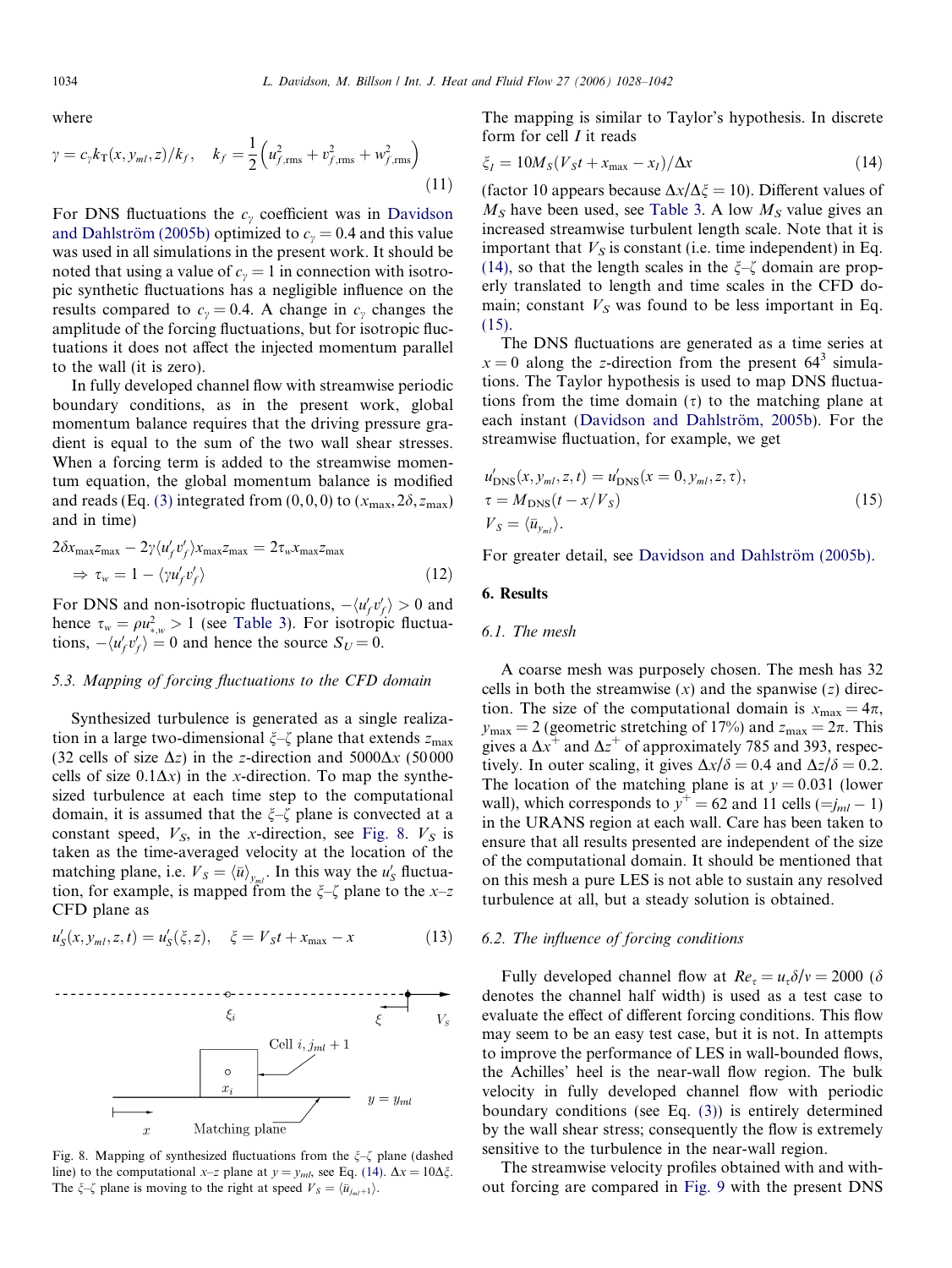<span id="page-7-0"></span>

Fig. 9. Streamwise velocities.  $\langle \bar{u} \rangle$  profiles.  $\circ$ : 2.5ln(y<sup>+</sup>) + 5.2. (a) Solid lines: isotropic forcing,  $M_s = 0.25$ ; dash-dotted lines: isotropic forcing,  $M_s = 1$ ; dashed lines: no forcing; +: present 96<sup>3</sup> DNS. (b) DNS forcing. Solid line:  $M_{\text{DNS}} = 0.25$ ; dashed line:  $M_{\text{DNS}} = 0.5$ .

and the log-law. It can be seen that the centerline velocity is strongly over-predicted when no forcing is used, whereas forcing with  $M_s = M_{\text{DNS}} = 0.25$  gives excellent agreement with the log-law. The reason for the overly large velocities without forcing is that the resolved shear is too small. It can be seen in Fig. 10a that it is the resolved shear stress that increases when forcing is introduced, indicating that the resolved shear stress without forcing is too small. This was also observed by [Piomelli et al. \(2003\)](#page-14-0): when forcing is introduced, the resolved shear stress increases, which reduces the bulk and centerline velocity.

The main argument for introducing forcing conditions is that the LES region adjacent to the interface plane is supplied with poor boundary conditions from the URANS region. Although the flow coming from the URANS region is indeed unsteady (it is triggered by the LES region) it does not have any properly resolved turbulent structures. The length scales and time scales of the unsteadiness in the URANS region are not able to trigger the equations in the LES region into resolving turbulence. An example of this can be seen in [Fig. 11](#page-8-0) where two-point correlations of  $u'u'$  are shown for hybrid LES-RANS with and without forcing conditions and are compared with  $96<sup>3</sup>$  DNS data. Here we find that the streamwise two-point correlation for hybrid LES-RANS without forcing conditions is very large indeed. This is a good illustration of the lack of proper turbulent structures in the URANS region (the two-point correlation is almost constant in the entire URANS region [not shown]). When forcing conditions are added the streamwise two-point correlation is drastically reduced, although it does not reach the low values of the DNS data. In [Fig. 11](#page-8-0)a it can be seen that the magnitude of the DNS streamwise integral length scale is roughly equal to the grid spacing in the hybrid LES-RANS simulations. Thus it is not reasonable to expect that the hybrid LES-RANS would yield such a small streamwise two-point correlation as the DNS.

Whereas the streamwise two-point correlation is strongly affected when forcing is used, the two-point correlation in the z-direction is hardly affected at all, see [Fig. 11b](#page-8-0). The reason is that the spanwise correlation without forcing is reasonable well predicted on the given grid and cannot be further reduced (if it were the spanwise correlation would be zero for  $\zeta > \Delta z$ ).

The added fluctuations (DNS or synthesized) include both large and small scales. It could be argued that only the small turbulent scales, which are modelled in the URANS region, need to be added to the momentum



Fig. 10. Shear stress and turbulent kinetic energy. Solid lines: no forcing; dashed lines: forcing with isotropic fluctuations with  $M_s = 0.25$ ;  $\odot$ : present 96<sup>3</sup> DNS. Thick lines: resolved; thin lines: modelled. (a) Shear stresses.  $\tau_{v}$  denotes viscous stress. (b) Turbulent kinetic energy.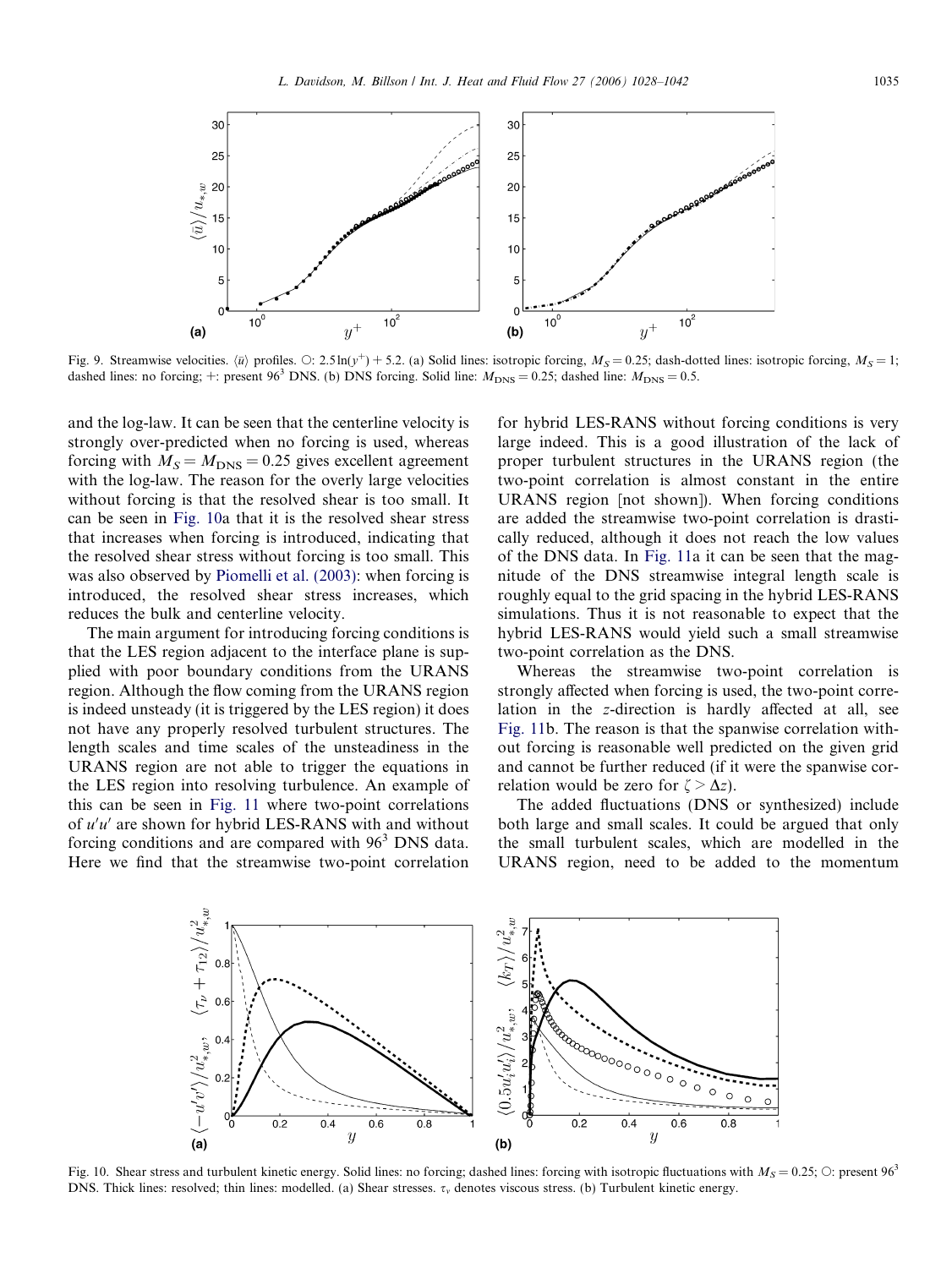<span id="page-8-0"></span>

Fig. 11. Two-point correlations at  $y = y_{ml}$ . Solid lines: forcing with isotropic fluctuations with  $M_s = 0.25$ ; dashed lines: no forcing; dash-dotted lines: present 96<sup>3</sup> DNS. Markers indicate the grid resolution. (a)  $B(\eta) = \langle u'(x)u'(x+\eta) \rangle / u_{\text{rms}}^2$ . (b)  $B(\zeta) = \langle u'(z)u'(z+\zeta) \rangle / u_{\text{rms}}^2$ .

equations in the LES region. We believe this is an incorrect argument. As we have mentioned earlier, the object of the forcing fluctuations is to trigger the equations to resolve turbulence, i.e. to create resolved turbulence. The fluctuations that are the most efficient for achieving this are the large-scale fluctuations. This is clearly seen from the streamwise two-point correlations of the added fluctua-



Fig. 12. Streamwise two-point correlations  $B(\eta) = \langle u'(x)u'(x+\eta) \rangle / u_{\text{rms}}^2$  of the added fluctuations. Solid lines: isotropic fluctuations using  $M<sub>S</sub> = 1$ ; dashed lines: isotropic fluctuations using  $M<sub>S</sub> = 0.25$ ; O: DNS fluctuations using  $M_{\text{DNS}} = 0.25$ ; +: DNS fluctuations using  $M_{\text{DNS}} = 0.5$ .

tions (Fig. 12), the velocity profiles [\(Fig. 9](#page-7-0)a) and the resolved shear stresses (Figs. [10a](#page-7-0) and 13): a large streamwise correlation length (isotropic forcing,  $M<sub>S</sub> = 0.25$ ) gives larger resolved shear stress, and thus smaller centerline velocity, than a small streamwise correlation length (isotropic forcing,  $M_s = 1$ ). Note that compared to the grid size, the streamwise scales of the added fluctuations are actually not large (the grid spacing in the streamwise direction is  $\Delta x = 4\pi/32 \simeq 0.39$ .

It can be somewhat misleading to compare shear stresses in fully developed channel flow since the total shear stress must always balance the driving pressure gradient (the first term on the right-hand side of Eq. [\(3\)](#page-3-0)). In order to analyze the role of the shear stress in more detail, let us average the  $\bar{u}$  momentum equation in the homogeneous directions (i.e.  $x$ , z and time) and integrate the resulting one-dimensional Reynolds equation from  $y = 0$  to y. We then get

$$
0 = y - \langle u'v' \rangle|_{y} + \langle (v + v_{\rm T}) \frac{\partial \bar{u}}{\partial y} \rangle \Big|_{y} - 1 \tag{16}
$$

where the terms represent the prescribed driving pressure gradient, the resolved turbulent shear stress at  $v$ , the viscous and modelled turbulent shear stress at  $v$ , and the wall



Fig. 13. Shear stresses.  $M_s = 1$ .  $\tau_v$  denotes viscous shear stress. Solid lines: forcing with non-isotropic fluctuations; dashed lines: forcing with isotropic fluctuations. Thick lines: resolved; thin lines: modelled. (a) Full view and (b) zoomed view.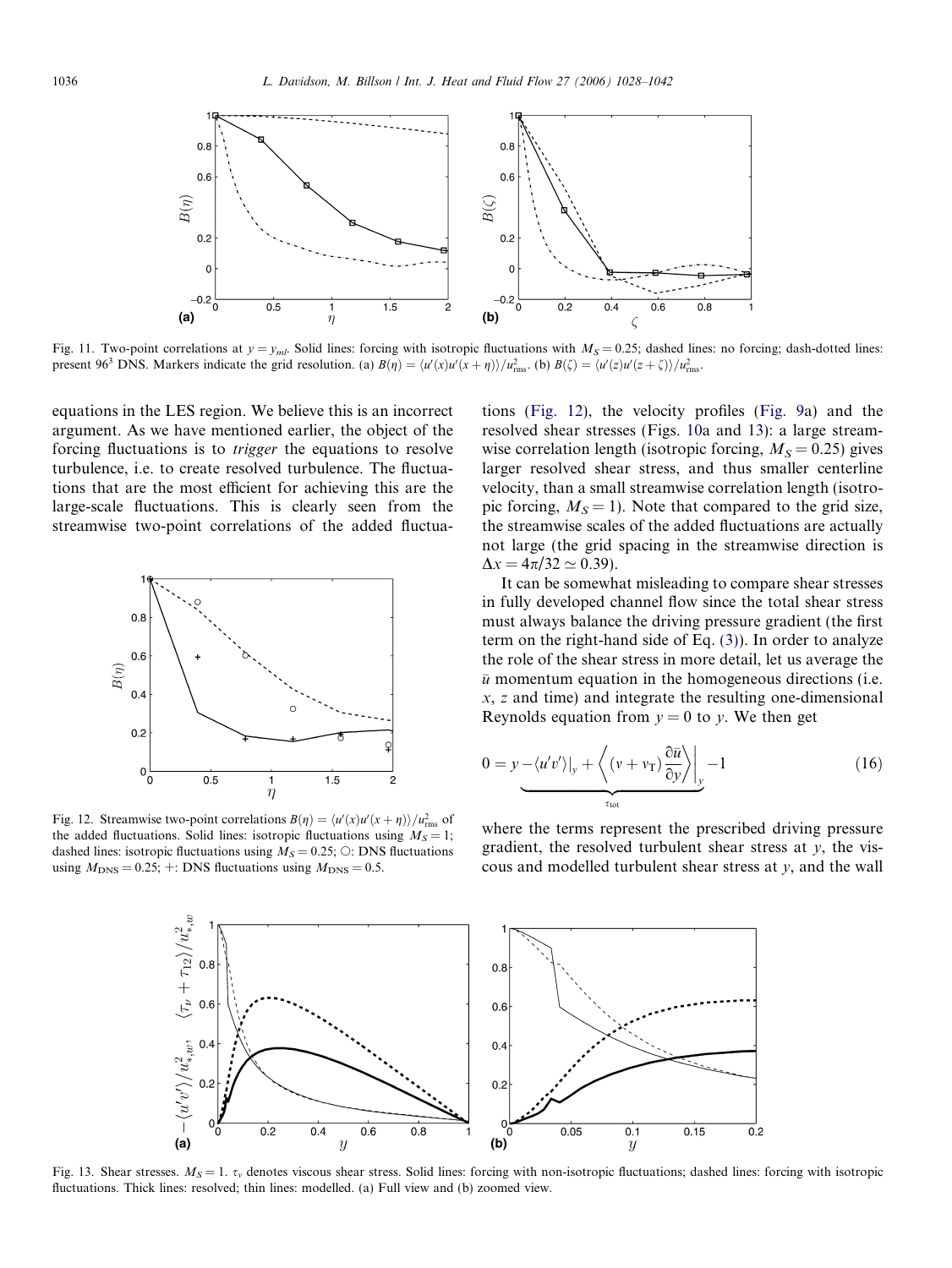<span id="page-9-0"></span>shear stress, respectively. We obtain the usual result, that the total stress must behave as

$$
\tau_{\text{tot}} = 1 - y \tag{17}
$$

irrespective of the turbulence model. Note that Eqs. [\(16\)](#page-8-0) [and \(17\)](#page-8-0) are not valid when DNS or non-isotropic fluctuations are used, i.e. when  $\langle u'_f v'_f \rangle \neq 0$ , see Eq. [\(12\)](#page-6-0). This is discussed in the next section in connection to Eq. (18).

The momentum equations adapt to satisfy a linear variation in  $\tau_{\text{tot}}$  (Eq. (17)) by increasing/decreasing the timeaveraged velocity gradient, whose effect is primarily to increase/decrease the modelled shear stress via an increased/decreased production of the modelled, turbulent kinetic energy,  $k_T$  (see Section [6.4\)](#page-11-0). [Fig. 10](#page-7-0)a shows that the modelled shear stress for the non-forcing case is much larger than for the forcing case. The reason is that, in order to satisfy Eq. (17), the velocity gradient is increased and thereby also  $v_T$ , due to an increase in  $P_k$  and  $k_T$ , and the increased turbulent viscosity increases the modelled shear stress.

The relation between resolved and modelled turbulent kinetic energy, see [Fig. 10](#page-7-0)b, is similar to that between the shear stresses. It can be seen that the total turbulent kinetic energy (i.e. resolved plus modelled) is strongly over-predicted both with and without forcing. This has been observed in many hybrid LES-RANS investigations ([Temmerman et al., 2002; Tucker and Davidson, 2004;](#page-14-0) Davidson and Dahlström, 2005b) and is often referred to as double counting. The issue of overly large kinetic energies is discussed in Section [6.4](#page-11-0).

#### 6.3. Comparison of isotropic and non-isotropic forcing

In Fig. 14 the streamwise velocity and the turbulent kinetic energy are presented for isotropic and non-isotropic forcing conditions with  $M<sub>S</sub> = 0.25$ . The velocity profile is well predicted in both cases, and the total turbulent kinetic energy is, as expected, greatly over-predicted. The resolved turbulent kinetic energy predicted with non-isotropic forcing agrees fairly well with the DNS data whereas it is overpredicted with isotropic forcing. It should be noted that this observation is entirely dependent on how the kinetic energy is scaled. Here we have chosen to scale the stresses with the wall shear stress, which is 39% larger with non-isotropic fluctuation than with isotropic fluctuations, see [Table 3](#page-5-0).

The individual, resolved RMS fluctuations are shown in [Fig. 15.](#page-10-0) As can be seen, forcing affects the resolved fluctuating components differently. The largest effect is seen in the spanwise fluctuations, which are strongly increased.

The resolved shear stress,  $-\langle u'v' \rangle$ , is larger with isotropic forcing than with non-isotropic forcing (see [Fig. 13\)](#page-8-0), and this is true regardless of whether we scale with  $u_{*,w}$ or  $u_{\tau}$ . [Fig. 13b](#page-8-0) shows a zoomed view of the shear stresses. For non-isotropic forcing, the large jump in the modelled shear stress at the location of the matching plane is clearly seen. The jump corresponds to the time-averaged added momentum force,  $\langle S_{U} \rangle$  (see Eq. [\(10\)](#page-5-0)). The global momentum balance requires that  $\tau_w \equiv u_{*,w}^2 = 1 + \langle S_U \rangle$ , see Eq. [\(12\)](#page-6-0), which is equal to 1.39, see [Table 3.](#page-5-0) Note that in [Fig. 13](#page-8-0) the jump is equal to 0.39/1.39 since all terms in [Fig. 13](#page-8-0) are scaled with  $u_{*,w}^2$ . Since the time-averaged sources at the interface are not zero, i.e.  $\langle S_U \rangle \neq 0$ , Eqs. [\(16\) and](#page-8-0) [\(17\)](#page-8-0) are not valid. Eq. (17) is modified so that

$$
\tau_{\text{tot}} = \begin{cases} 1 - y + \langle S_U \rangle, & y \le y_{ml}, y \ge 2 - y_{ml} \\ 1 - y, & y_{ml} < y < 2 - y_{ml} \end{cases}
$$
(18)

Note that all terms in the equation above are scaled with  $u_{*,w}^2 > 1$ .

The added momentum must be taken up by the wall shear stress in order to satisfy global momentum balance. As can be seen in [Fig. 13b](#page-8-0) the modelled and viscous diffusion transport the additional momentum from the interface plane to the wall (at the interface, i.e.  $y = 0.03$ , the ratio between the modelled and physical viscosity is  $v_T/v = 20$ and the ratio decreases towards the wall; at  $y = 0.005$  the ratio is approximately one).

The turbulent viscosity is shown in [Fig. 16](#page-10-0). As can be seen, nothing drastic happens at the matching plane. With forcing the peak in time-averaged turbulent viscosity is



Fig. 14. Streamwise velocities and turbulent kinetic energy.  $M_s = 0.25$ . Solid lines: forcing with non-isotropic fluctuations; dashed lines: forcing with isotropic fluctuations. DNS data from present 96<sup>3</sup> DNS. (a)  $\langle \bar{u} \rangle$  profiles.  $\circ$ : 2.5ln(y<sup>+</sup>) + 5.2; dash-dotted line: DNS. (b) Turbulent kinetic energy. Thick lines: resolved; thin lines: modelled;  $\circ$ :  $k_{\text{DNS}}$ .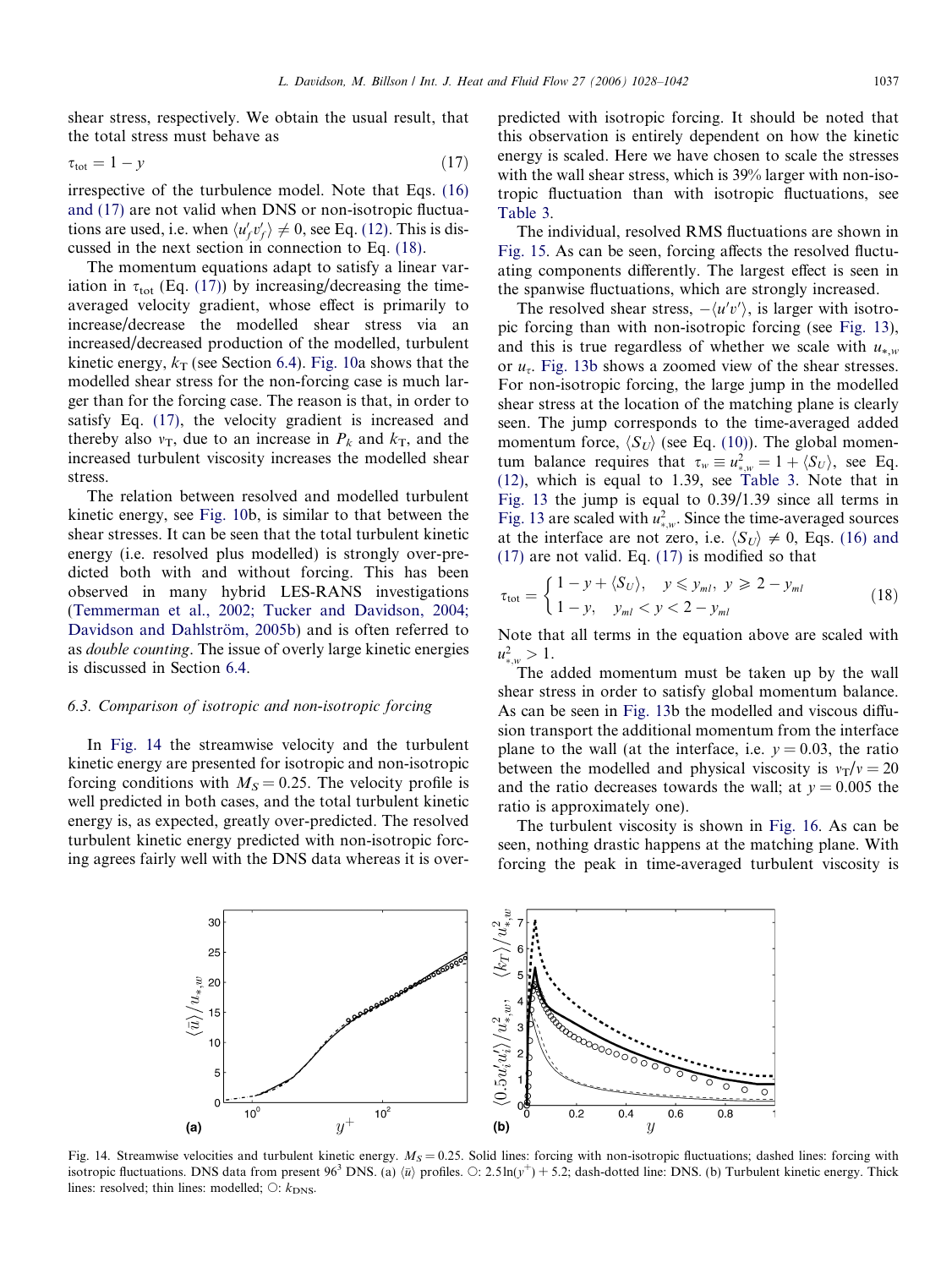<span id="page-10-0"></span>

Fig. 15. Resolved RMS fluctuations. Solid lines:  $u_{\rm rms}$ ; dashed lines:  $v_{\rm rms}$ ; dash-dotted lines:  $w_{\rm rms}$ ;  $\odot$ : present 96<sup>3</sup> DNS. (a) Isotropic forcing with  $M<sub>S</sub> = 0.25$ . (b) No forcing.



Fig. 16. Turbulent viscosity. Solid line: non-isotropic forcing; dashed line: isotropic forcing; dash-dotted line: no forcing.

located in the LES region, rather close to the matching plane ( $y/\delta = 0.05$  for both isotropic and non-isotropic forcing), and with no forcing it is located further out from the wall ( $y/\delta = 0.114$ ). It may seem somewhat surprising that the maximum turbulent viscosity is located in the LES region rather than in the URANS region, but the reason is that the grid is very coarse making the filter width,  $\Delta$ , large.

The fact that the velocity profiles are well predicted [\(Fig. 14a](#page-9-0)) both with isotropic fluctuations ( $\langle S_{U} \rangle = 0$ ) and with non-isotropic fluctuations ( $\langle S_U \rangle > 0$ ) illustrates that it is not the time-averaged momentum source that is important; it is the dynamic properties of the momentum sources that are crucial. If a constant momentum source is added at the interface plane, the predicted velocity profile does not improve (i.e. it is the same as for no forcing); all that happens is that the wall shear stress is increased by the same magnitude. If the synthetic fluctuations are replaced by white noise, the same results are obtained as with no forcing.

One may reasonably ask why white noise does not work in the present work whereas in [Piomelli et al. \(2003\)](#page-14-0) stochastic forcing (white noise) was used and substantial

improvement was achieved (i.e. increased resolved shear stress and reduced centerline velocity). In the present work the white-noise fluctuations were generated in the same way as the DNS fluctuations in Section [5.3](#page-6-0) (5000 instants of fluctuations along a line in the z-direction at  $x = 0$ . With  $c<sub>y</sub> = 0.4$ , see Eq. [\(11\),](#page-6-0) no improvement was obtained compared to no forcing.  $c<sub>y</sub>$  was increased to 0.8 but for this value the simulations diverged due to too strong forcing. Next, the scaling with local modelled turbulent kinetic energy was omitted using  $\gamma \equiv c_{\gamma}$ . No improvement was obtained with  $c<sub>v</sub> = 1$ , but with  $c<sub>v</sub> = 1.4$  the white-noise fluctuations manage to trigger the resolved turbulence, see [Fig. 17](#page-11-0)a.

The white-noise fluctuations are generated with the same time interval as the DNS fluctuations. To obtain the fluctuations in the whole interface  $x-z$  plane, Eq. [\(15\)](#page-6-0) is used (Taylor's hypothesis) with  $M = 0.25$ . It should be noted that since the forcing is white noise, both the autocorrelation and the two-point correlations are zero, i.e.  $B(\tau > 0) = 0$  and  $B(\zeta_i > 0) = 0$ . However, since the whitenoise fluctuations for  $x > 0$  are taken from Taylor's hypothesis, the two-point space-time correlation

$$
B(\eta, \tau) = \langle u'(x, t)u'(x + \eta, t + \tau) \rangle / u_{\text{rms}}^2 \tag{19}
$$

is non-zero, and is equal to one where  $x = V<sub>St</sub>$  ( $V<sub>S</sub>$  denotes the advection speed at the interface, see Eq. [\(15\)\)](#page-6-0). In [Fig. 17](#page-11-0)b it can be seen that this condition is satisfied at  $(\eta/\Delta x, \tau/\Delta t) = (1, 5), (2, 11)$  and  $(3, 17)$ . Further evaluation of white-noise forcing is out of the scope of the present work.

As reported in Davidson and Dahlström (2005b) the additional production introduced by the added fluctuations in the present method is large. The production of resolved turbulent kinetic energy directly related to the added fluctuation reads (cf. Eq. [\(9\)\)](#page-5-0)

$$
P_{k,f} = -0.5 \left\langle \gamma u_i' \frac{\partial u_{i,f}' u_{2,f}'}{\partial y} \right\rangle \tag{20}
$$

which in discrete form gives  $-0.5\langle \gamma u_i' u_{i,f}' u_{2,f}' \rangle / \Delta y$ , where  $\Delta y$ denotes the grid spacing at the interface. The additional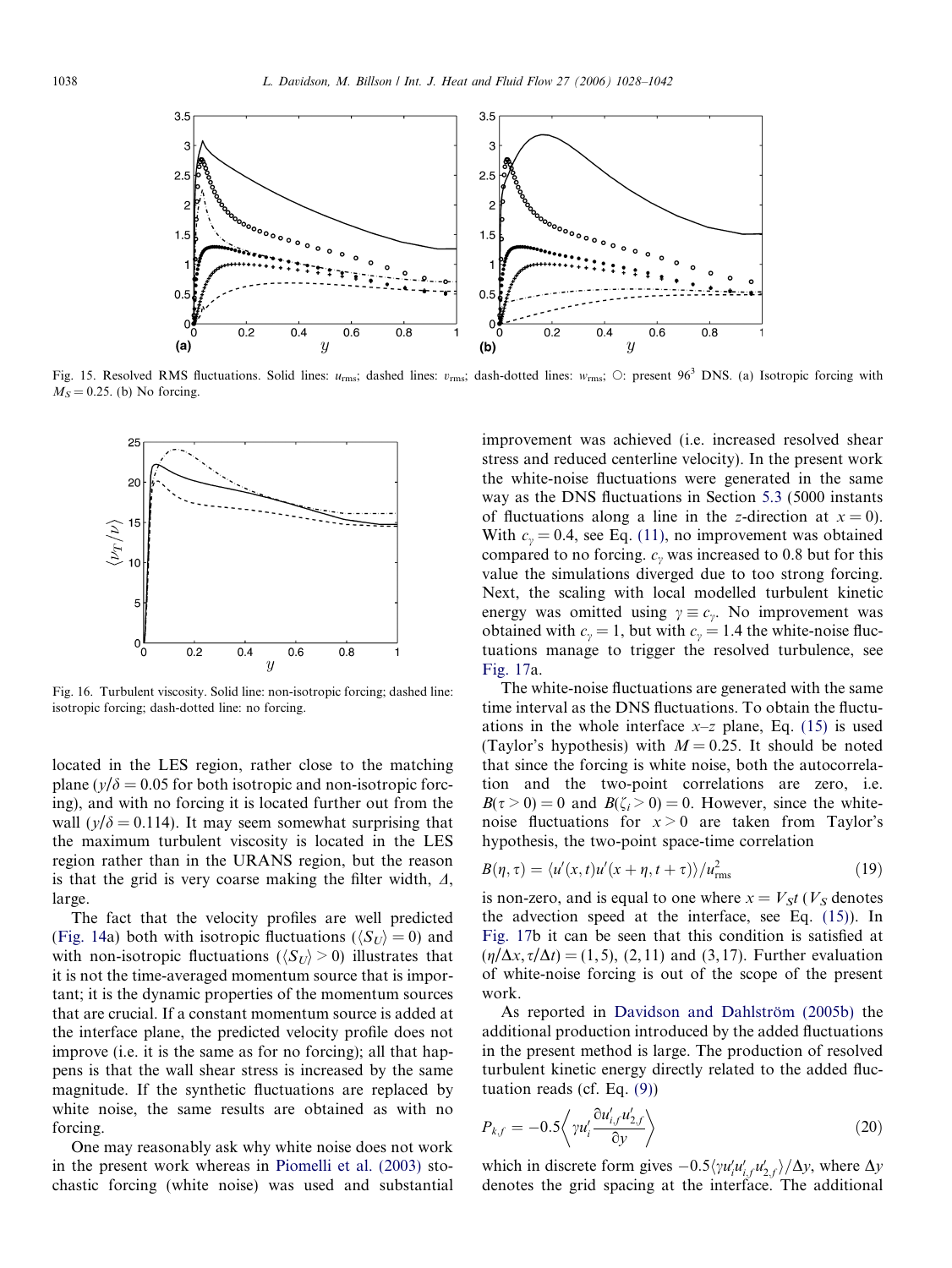<span id="page-11-0"></span>

Fig. 17. Velocity profile and two-point space-time correlations. Forcing with white noise.  $\gamma \equiv c_v = 1.4$ , see Eq. [\(11\).](#page-6-0) (a) Velocity profile. (b) Two-point space-time correlation. Solid line:  $\eta = \Delta x$ ; dashed line:  $\eta = 2\Delta x$ ; dash-dotted line:  $\eta = 3\Delta x$ .

production,  $P_{k,f}$ , is actually locally more than one order of magnitude larger than the usual production,  $P_k \approx 18$ , see Fig. 18 and [Table 3](#page-5-0). The predicted velocity profiles, and consequently also the resolved shear stresses, using isotropic forcing and non-isotropic forcing [\(Fig. 14a](#page-9-0)), DNS forcing [\(Fig. 9b](#page-7-0)) and white-noise forcing (Fig. 17a), all with  $M_{\text{DNS}} = M_S = 0.25$ , are very similar. In [Table 3](#page-5-0) it can be seen that the additional production term is much larger when using white-noise forcing, indicating that white-noise forcing is inefficient compared to synthetic and DNS fluctuations in triggering resolved turbulence, which was to be expected.

The effect of different integral length scales of the forcing fluctuations is illustrated by the velocity profiles in [Fig. 9.](#page-7-0) The streamwise integral length scale is enhanced by a factor of four by setting  $M<sub>S</sub> = 0.25$  and by a factor of two by reducing  $M_{\text{DNS}}$  from 0.5 to  $M_{\text{DNS}} = 0.25$ . The two-point correlations of the forcing fluctuations are presented in [Fig. 12](#page-8-0) and the integral length scales are compiled in Table 4. (The reason why  $\mathcal{L}_x$  increases only from 0.49 ( $M_s = 1$ ) to 1.50 ( $M<sub>S</sub> = 0.25$ ) for the isotropic fluctuations is because of the coarse mesh, which yields inaccurate integration.) It is reasonable to artificially enhance the streamwise length scale of the forcing fluctuations considering that the



Fig. 18. Resolved production  $P_k = -\langle u'v'\rangle \partial \langle \bar{u} \rangle / \partial y$ . Isotropic forcing with  $M_S = 0.25$ .

| Table 4                                        |  |  |  |
|------------------------------------------------|--|--|--|
| Integral length scales of forcing fluctuations |  |  |  |

| Forcing       | $M_{\rm DNS}$ | $M_{S}$                  | $\mathscr{L}_r$ | L,    |
|---------------|---------------|--------------------------|-----------------|-------|
| Isotropic     | -             |                          | 0.49            | 0.26  |
| Isotropic     | -             | 0.25                     | 1.50            | 0.26  |
| Non-isotropic | -             |                          | 0.42            | 0.20  |
| Non-isotropic | -             | 0.25                     | 1.61            | 0.20  |
| <b>DNS</b>    | 0.5           |                          | 0.60            | 0.068 |
| <b>DNS</b>    | 0.25          | $\overline{\phantom{a}}$ | 1.06            | 0.08  |

 $\mathscr{L}_x$  and  $\mathscr{L}_z$  denote longitudinal and transversal integral length scales computed from the DNS or synthesized fluctuations.

streamwise resolution in the simulations is similar to the original streamwise integral length scale ( $\Delta x \simeq 0.39$  and  $\mathcal{L}_x \simeq 0.5$  ( $M_s = 1$ )). It does not make sense to add fluctuations (DNS or synthetic) whose integral length scales are similar to the grid resolution. The same argument can indeed be made for the spanwise direction, for which the situation is similar: the integral length scale is  $\mathcal{L}_z \simeq 0.2$ and the resolution is  $\Delta z \simeq 0.2$ . No tests have been carried out with enhanced spanwise length scales.

Note that  $\mathcal{L}_x$  and  $\mathcal{L}_z$  are both evaluated using u' and do thus correspond to longitudinal and transversal integral lengthscale, respectively (they are denoted by  $A_f$  and  $A_g$ , respectively, in [Hinze \(1975\)](#page-14-0)). For isotropic fluctuations the relation is  $\mathcal{L}_x = 2\mathcal{L}_z$ . As can be seen from Table 4, this is fairly well satisfied. It can be noted that for the non-isotropic fluctuations the ratio between the streamwise and spanwise integral length scale is even larger. This is expected since the length scales of the synthesized non-isotropic fluctuations are re-scaled (see Section [2.2](#page-3-0)).

## 6.4. Overly large turbulent kinetic energy

Hybrid LES-RANS predicts too high a total (resolved plus modeled) turbulent kinetic energy, which often is referred to as double counting, implying that the turbulence is accounted for twice (i.e by modeled and resolved turbulence). Indeed, it can be seen in Figs. [10](#page-7-0)b and [14b](#page-9-0) that the total turbulent kinetic energy is over-predicted. [Fig. 19](#page-12-0)b presents the ratio of resolved shear stress and resolved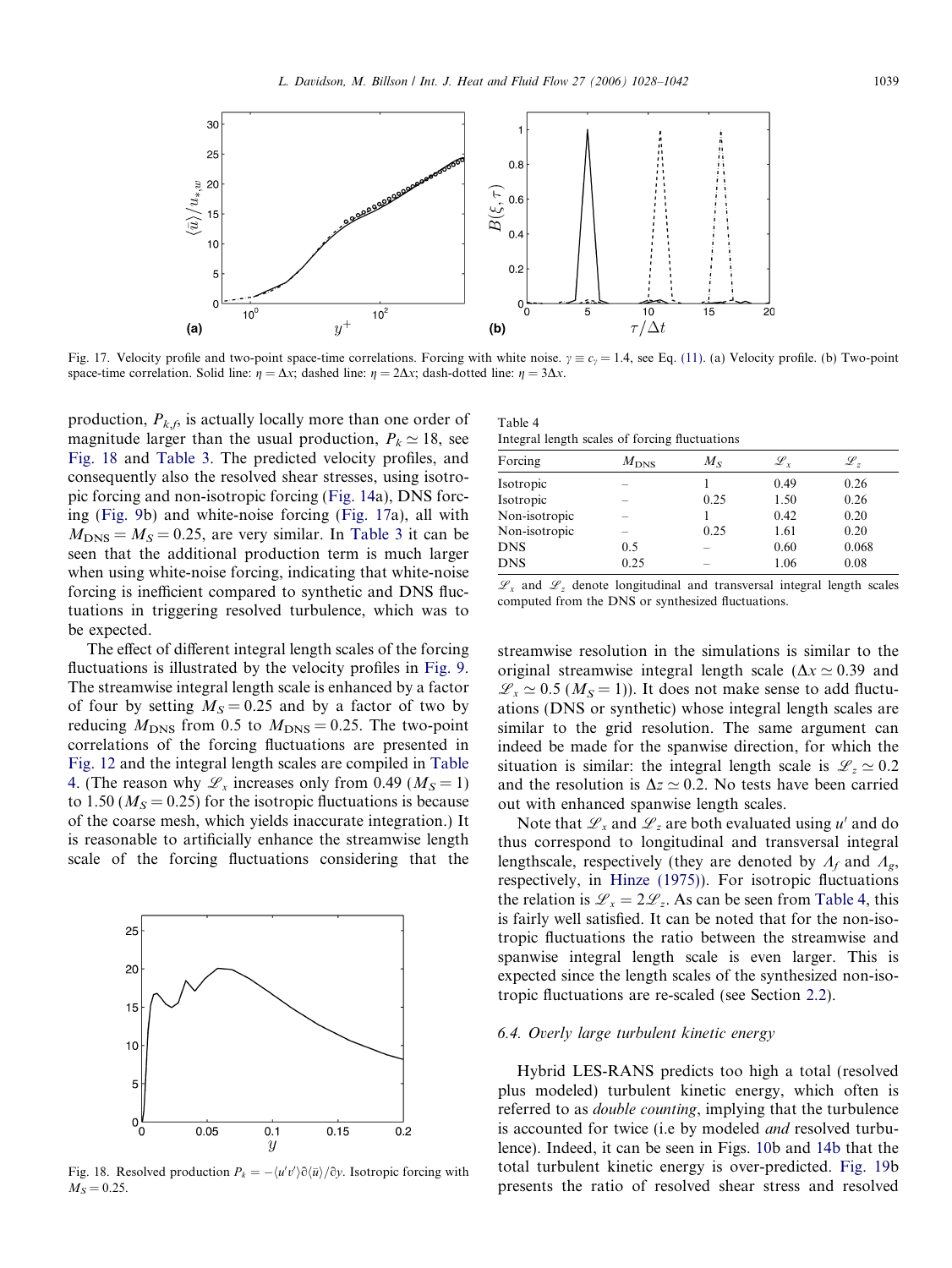<span id="page-12-0"></span>

Fig. 19. Velocity profiles and ratio of resolved shear stress and turbulent kinetic energy. Hybrid LES-RANS at  $Re<sub>\tau</sub> = 2000$  and DNS at  $Re<sub>\tau</sub> = 500$ . Solid line: isotropic forcing,  $M_S = 0.25$ ; dashed line: no forcing;  $\bigcirc$ : present  $96^3$  DNS with  $\Delta z^+ = 12$ ;  $\pm$ : present  $96^3$  DNS with  $\Delta z^+ = 49$ .

turbulent kinetic energy. The DNS data with appropriate spanwise grid spacing  $(\Delta z^+ = 12)$  exhibit the correct value of approximately 0.3. Hybrid LES-RANS exhibits much too small  $\langle -u'v'\rangle/\langle k\rangle$  as well as too large centerline velocity (see Fig. 19a), however, as does the DNS with coarse spanwise grid spacing ( $\Delta z^+$  = 49). The reason is that the mesh is too coarse to allow the hybrid LES-RANS and the coarse DNS to correctly predict the near-wall turbulence, and hence the correlation between the streamwise and wall-normal fluctuations (i.e. the shear stress) becomes too weak. Thus the equations must generate too large resolved turbulent kinetic energy to achieve the correct shear stress profile required by Eq. [\(17\).](#page-9-0) In hybrid LES-RANS we cannot avoid this problem. We do want to use coarse grids. Unfortunately, they do not allow proper resolution of resolved turbulence. The result is too weak correlation between  $u'$ and  $v'$  and hence too large k.

In fully developed channel flow, neither the modeled nor the resolved turbulent kinetic energy enters the time-averaged momentum equations. The time-averaged momentum equations only feel the resolved shear stress and the turbulent viscosity, and this is why the overly large total kinetic energy does not give any adverse effect on the mean flow. In separated flows where all resolved stresses actively enter the time-averaged momentum equations, too large a predicted turbulent kinetic energy may have a negative impact on the quality of the predictions. In flows where the total shear stress is not dictated by the boundary conditions (i.e. Eq. [\(17\)\)](#page-9-0), an alternative scenario is that the total shear stress would be under-predicted and that the total turbulent kinetic energy equations would be well predicted.

It is, as always, instructive to look at the flow of turbulent kinetic energy, see Fig. 20. In the equation for resolved kinetic energy,  $\langle k \rangle$ , the modelled turbulent kinetic energy,  $k<sub>T</sub>$ , enters the modelled dissipation term, which extracts energy from  $\langle k \rangle$ . This takes place through the term  $\varepsilon_{\rm T} \simeq 2\langle v_{\rm T} s'_{ij} s'_{ij} \rangle$ . This offers an alternative way of explaining the high level of  $k_T$ , namely that large values of  $k_T$  are necessary to make the modelled dissipation,  $\varepsilon_T$ , sufficiently large to reduce  $\langle k \rangle$  to proper levels.

The production term in the  $k<sub>T</sub>$  equation in RANS is the usual  $2v_TS_{ii}S_{ii}$ . Another fact which contributes to give large  $k<sub>T</sub>$  is that LES and URANS have a second production term  $2\langle v_T s'_{ij} s'_{ij} \rangle$ , which produces  $k_T$  by means of the resolved fluc-



Fig. 20. Transfer of kinetic turbulent energy. The time-averaged velocity is denoted by  $U = \langle \bar{u} \rangle$ .  $K = \frac{1}{2} U_i U_i$  and  $\langle k \rangle = \frac{1}{2} \langle u'_i u'_i \rangle$  denote time-averaged kinetic and resolved turbulent kinetic energy, respectively.  $\Delta T$  denotes increase in internal energy, i.e. dissipation.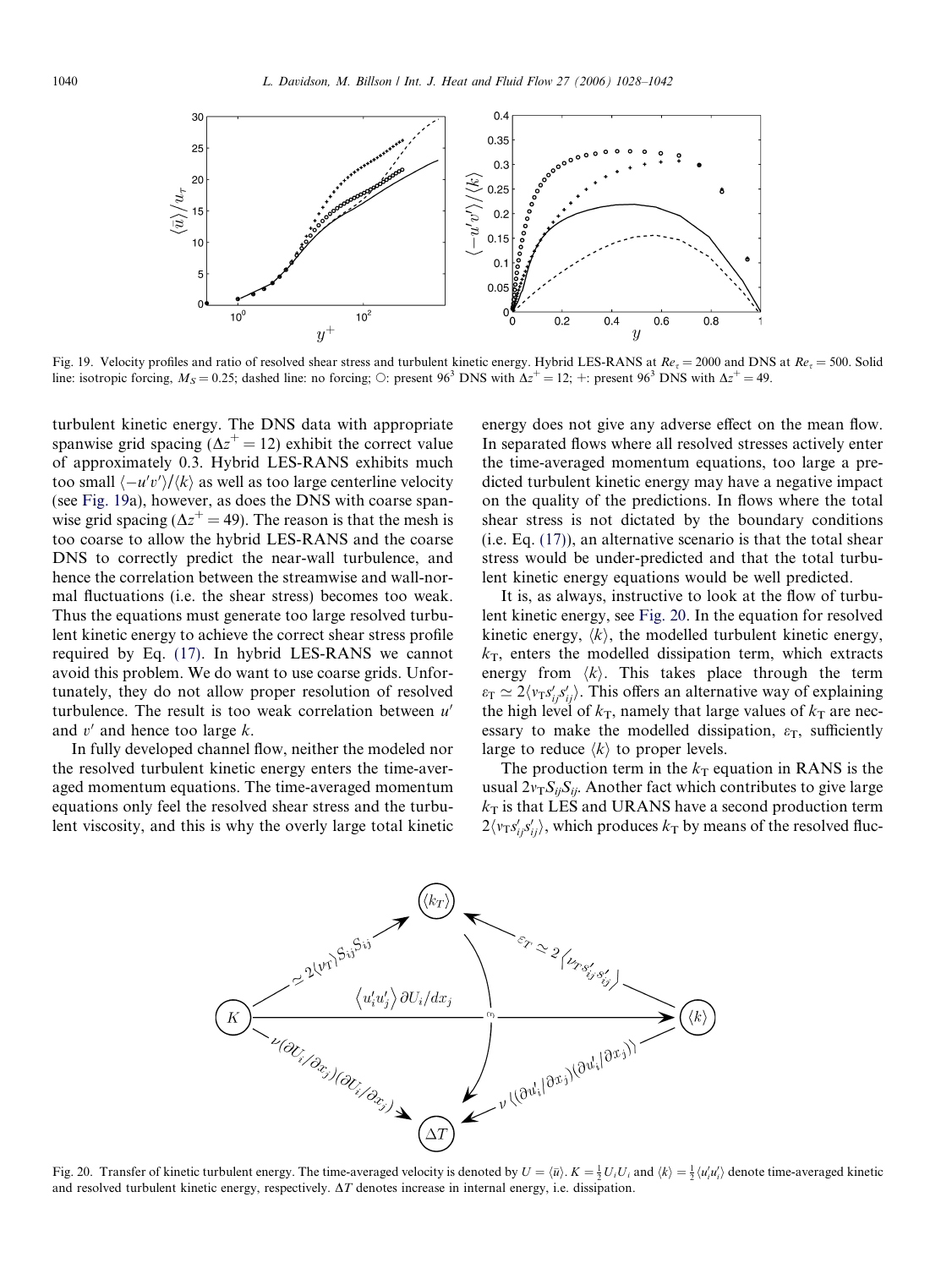tuations. This indicates that eddy-viscosity models developed and calibrated for steady RANS should perhaps be re-calibrated when used in URANS, where a significant part of the turbulence is resolved.

[Fig. 20](#page-12-0) is also useful in illustrating the main difference between LES and URANS. In (well-resolved) LES the main role of the turbulent viscosity,  $v_T = v_{sgs}$ , is to dissipate resolved fluctuations. The contribution of  $v_{\text{sgs}}$  to the turbulent diffusion of momentum is negligible. In URANS, however, the role of the turbulent viscosity,  $v_T = v_t$ , is twofold: to dissipate resolved turbulent fluctuations and to give a non-negligible contribution to the turbulent diffusion of momentum. In the first role,  $v_t$  is in opposition to the resolved fluctuations (the larger the  $v_t$ , the more it will reduce the resolved fluctuations) whereas, in its second role, it cooperates with the resolved fluctuations in transporting momentum.

# 7. Conclusions

Hybrid LES-RANS predictions of channel flow have been presented. It is argued that the main reason why standard LES-RANS performs rather poorly is that the LES region at the interface is supplied with poor incorrect turbulent structures from the URANS region. As a result the resolved turbulent shear stress in the LES region becomes too small. To improve the performance of the model, turbulent fluctuations are added at the interface. They are added as fluctuating momentum sources. The object of the added fluctuations is to trigger to equations to resolve turbulence. The turbulent fluctuations are generated by assuming that they obey a modified von Kármán spectrum. The results obtained are considerably improved. In agreement with the findings of [Piomelli et al. \(2003\),](#page-14-0) forcing increases the resolved shear stress, thereby reducing the centerline and bulk velocity. It is found that good results are obtained by increasing the streamwise turbulent length scale of the added turbulent fluctuations by a factor of four. The increased turbulent length scale could have been achieved by filtering out the small-scale turbulence of the forcing fluctuations before adding them to the momentum equations. When using synthesized fluctuations, this could conveniently be achieved simply by truncating the spectrum, i.e. making  $\kappa_{\text{max}}$  smaller, see Section [2.1.](#page-2-0) However, this approach would increase the turbulent length scale in both streamwise and spanwise direction, whereas in the present approach only the streamwise length scale was increased. It should be mentioned that in [Davidson and Billson](#page-14-0) [\(2004\)](#page-14-0) a similar approach was used. Instead of truncating the spectrum, the spectrum was extended towards smaller wavenumbers by decreasing  $\kappa_e$  (i.e. by increasing the turbulent length scale,  $L_t$ , used as input). The results were improved, but not as much as when increasing only the streamwise lengthscale as in the present study.

It is also found that white-noise fluctuations can be used as forcing if streamwise space-time correlations are introduced via Taylor's hypothesis. However, white-noise fluctuations are found to be less efficient in triggering the equations than DNS or synthetic fluctuations.

Forcing using four different types of fluctuations has been used in the present study: DNS fluctuations, isotropic and non-isotropic synthetic fluctuations, and white noise. The conclusion is that isotropic fluctuations offer the best solution. They require less input parameters than non-isotropic fluctuations, they do not add any momentum in the streamwise direction, and they were found to give at least as accurate results as non-isotropic fluctuations. In the present work the input used  $(L_t$  and  $u_{\text{rms}})$  when generating the isotropic fluctuations were taken from DNS. In general, this input data can be estimated from characteristic turbulent velocity and length scales for a given turbulent boundary layer.

The present work has shown the advantage of adding forcing fluctuations. The disadvantage is that the present method is difficult to generalize in many industrial flows. On the other hand, forcing is probably not needed for separation regions but only for attached boundary layers. Still, a more general way to introduce the forcing is needed. Perhaps fluctuating momentum sources can be added in the entire URANS region as in [Batten et al. \(2004\), Piomelli](#page-14-0) [et al. \(2003\)](#page-14-0). As mentioned above, isotropic fluctuations are then probably a better choice that white noise. Another problem in hybrid LES-RANS is how to define the location of the matching plane. In Davidson and Dahlström [\(2005a,b\)](#page-14-0) the flow in a plane asymmetric diffuser and the around a three-dimensional symmetric hill were simulated, and in those simulations the location of the matching plane was defined by the instantaneous streamline.

# Acknowledgments

This work was financed by

the FLOMANIA project (Flow Physics Modelling – An Integrated Approach) which is a collaboration between Alenia, AEA, Bombardier, Dassault, EADS-CASA, EADS-Military Aircraft, EDF, NUMECA, DLR, FOI, IMFT, ONERA, Chalmers University, Imperial College, TU Berlin, UMIST and St. Petersburg State University. The project is funded by the European Union and administrated by the CEC, Research Directorate-General, Growth Programme, under Contract No. G4RD-CT2001-00613, and,

the DESider project (Detached Eddy Simulation for Industrial Aerodynamics) which is a collaboration between Alenia, ANSYS-AEA, Chalmers University, CNRS-Lille, Dassault, DLR, EADS Military Aircraft, EUROCOPTER Germany, EDF, FOI-FFA, IMFT, Imperial College London, NLR, NTS, NUMECA, ONERA, TU Berlin, and UMIST. The project is funded by the European Community represented by the CEC, Research Directorate-General, in the 6th Framework Programme, under Contract No. AST3-CT-2003- 502842.